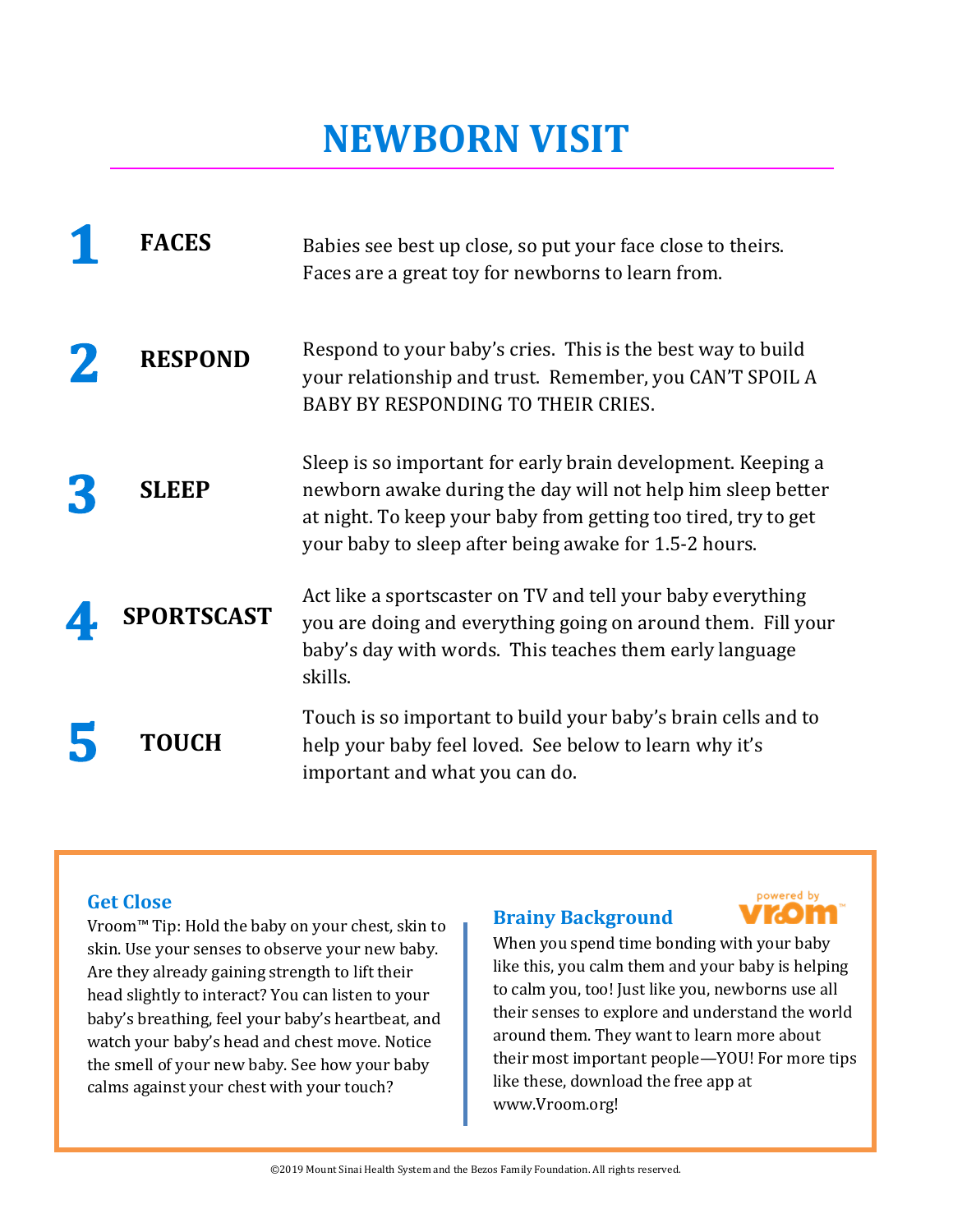| SING             | Your baby knows familiar voices at birth! Singing can help<br>calm your baby and listening to the rhythms and patterns in<br>songs is a wonderful way to build your baby's language skills.                                    |
|------------------|--------------------------------------------------------------------------------------------------------------------------------------------------------------------------------------------------------------------------------|
| <b>PARENTESE</b> | Use Parentese - a sing-song, high-pitched voice with<br>exaggerated expressions – when you talk with your baby.<br>Babies love this type of voice and talking to them throughout<br>the day is great for language development! |
| <b>MOOD</b>      | If you're feeling sad or anxious, tell your doctor about it. You<br>are not alone and we can help. Please let us know if you or<br>your loved ones have any concerns about your mood.                                          |
| <b>SNUGGLE</b>   | Snuggle your baby! Touch is an important way for you to<br>bond. Showing love and happiness to your baby helps build<br>their brain and lets them know they are safe and loved.                                                |
| CUES             | Try and figure out what your baby is trying to tell you! By<br>learning their different cries and faces, you know your baby<br>BEST and what she likes or needs. See below to learn why it's<br>important and what you can do. |

#### **What's that you say?**

Vroom™ Tip: Play detective. Stop for a moment and observe your baby. What's your baby trying to tell you right now? Does that noise mean your baby's hungry? Does rubbing their eyes mean they're tired? Does looking mean they want to learn more? Talk to your baby about what you think they're thinking and feeling.

#### **Brainy Background**



Babies can't tell you what they need with words. They tell you with their behavior. When you listen, and respond back with words and actions, you're telling them that their needs matter! You're also promoting communication. For more tips like these, download the free app at www.Vroom.org!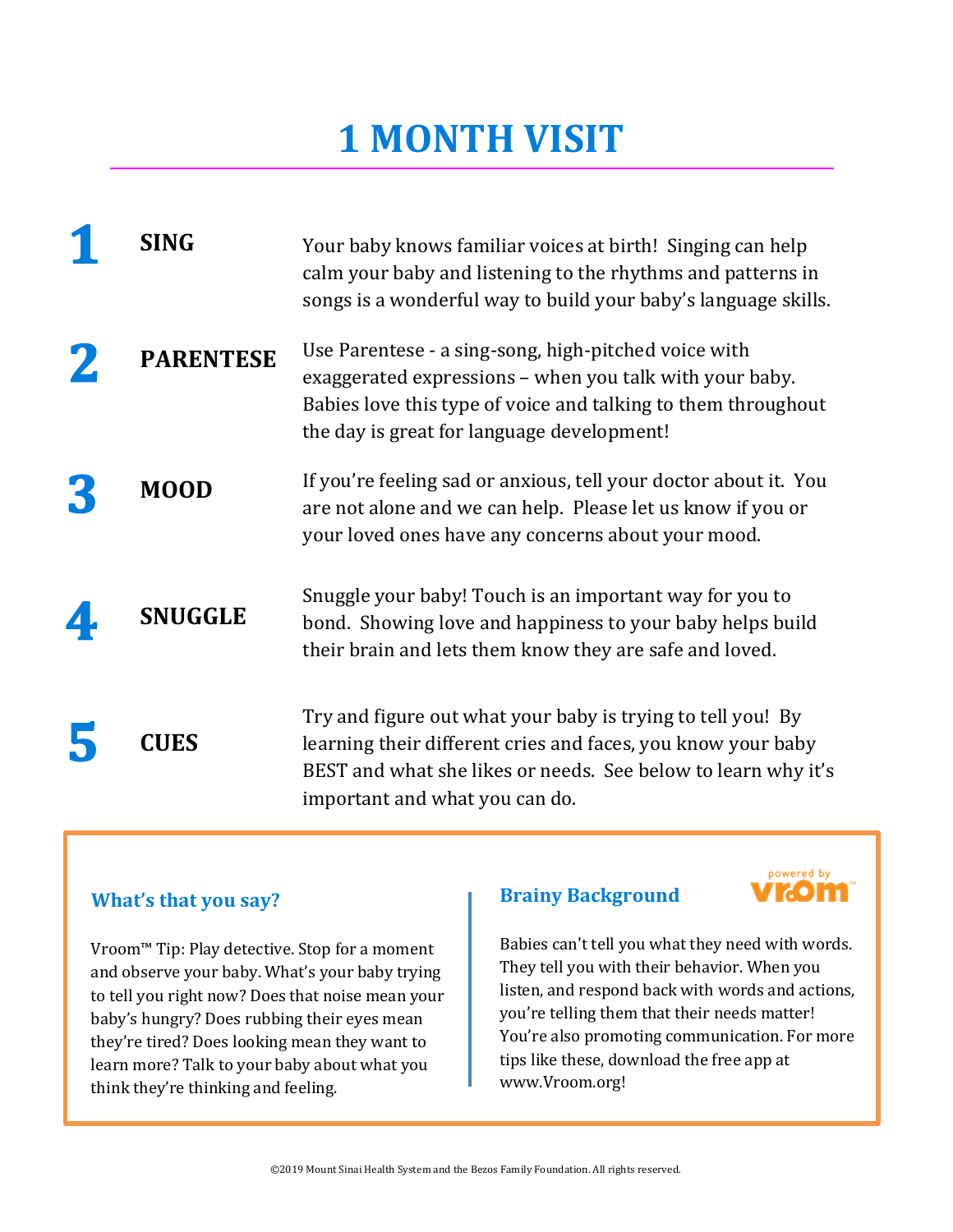| TALK             | Tell family members to talk to your baby in whatever<br>language they feel most comfortable using. Having more than<br>one language in the home can be an advantage for kids!                                            |
|------------------|--------------------------------------------------------------------------------------------------------------------------------------------------------------------------------------------------------------------------|
| <b>SOOTHE</b>    | Try and figure out what helps your baby to calm down - like<br>gentle rocking, singing or shushing. Knowing what your baby<br>likes will help you the next time they're upset.                                           |
| <b>CALM</b>      | As much as possible, try and stay calm around your baby. It<br>can help to take long, deep breaths. They look to you to tell<br>them how to react and feel, and when you're calm, they will<br>learn how to be calm too. |
| <b>PING PONG</b> | Respond to the cooing sounds your baby makes. Turn each<br>coo into a conversation by repeating their sounds and adding<br>new ones.                                                                                     |
| <b>TUMMY</b>     | Do tummy time many times each day. See below to learn why<br>it's important and what you can do.                                                                                                                         |

#### **Tummy Time Practice**

Vroom™ Tip: Practice Tummy Time using the exam table. Stand next to your baby and put your face up close to theirs. Talk and smile at your baby and let them hear that you're excited. Notice how your baby responds and talk them through any uncomfortable feelings they may have. You can say "tummy time is so important, but it will be over soon." Try this for 30 seconds at first, or longer if your baby is doing well. As you practice, you can do this for longer and longer.

#### **Brainy Background**



Did you know that Tummy Time has lots of benefits? It helps strengthen their muscles and have a nice round head. It's also an important step in learning to crawl! For more tips like these, download the free app at www.Vroom.org!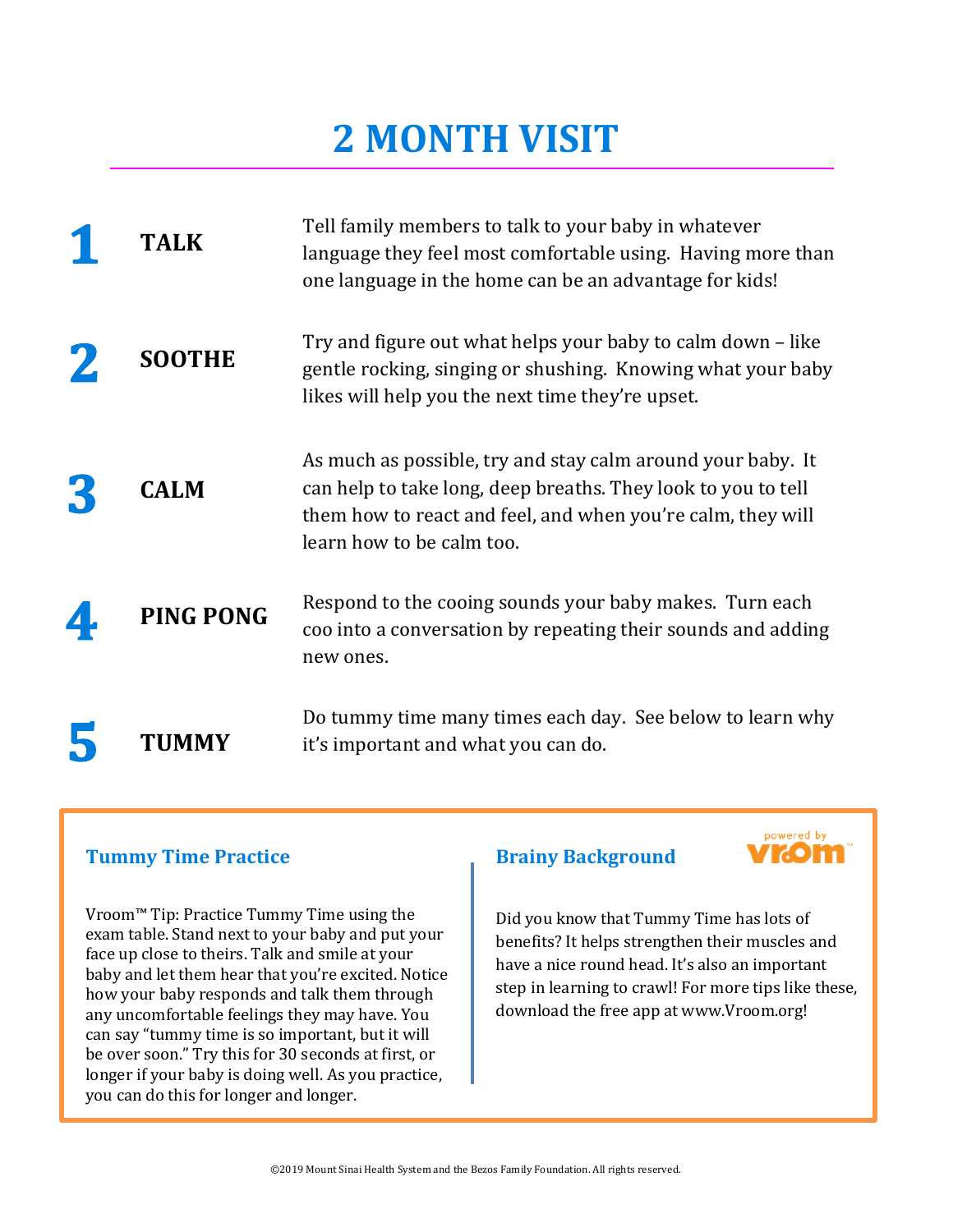| ABEL            | Label objects and emotions – like, "That's a bus! Look there is<br>a tall tree" or "I hear you crying because you're hungry and<br>I'm almost done making your bottle." This helps your baby<br>learn new words and begin to understand his or her feelings. |
|-----------------|--------------------------------------------------------------------------------------------------------------------------------------------------------------------------------------------------------------------------------------------------------------|
| <b>SLEEP</b>    | Try putting your baby to sleep drowsy, but awake. By learning<br>to fall asleep on their own, without being in your arms, your<br>baby is learning how to calm themselves down. This will help<br>your baby sleep through the night too!                     |
| <b>PRAISE</b>   | Get excited every time your baby laughs, squeals, or smiles.<br>When you're happy, he's happy – and knowing that you are<br>proud of him helps him to grow and develop.                                                                                      |
| <b>ROUTINES</b> | Try to have your baby feed and sleep around the same time<br>every day. This can make it easier for your baby to develop a<br>routine and make them less fussy.                                                                                              |
| <b>MATCH</b>    | Match your face to your baby's! Smile when she smiles, make<br>a sad face when she cries and giggle when she giggles! See<br>below to learn why it's important and what you can do.                                                                          |

#### **Faces Game**



Vroom™ Tip: Like you, children experience many different emotions every day. Sit your child on your lap facing you. Make faces to imitate how your child seems to be feeling in this moment. Talk to them about why you're making those faces. "You're smiling and seem happy, and I am smiling and happy too."

### **Brainy Background**



Copying the faces your child makes, and talking about how they are feeling, helps them learn to express they think and feel. These "conversations" help them learn about others' thoughts and feelings too! For more tips like these, download the free app at www.Vroom.org!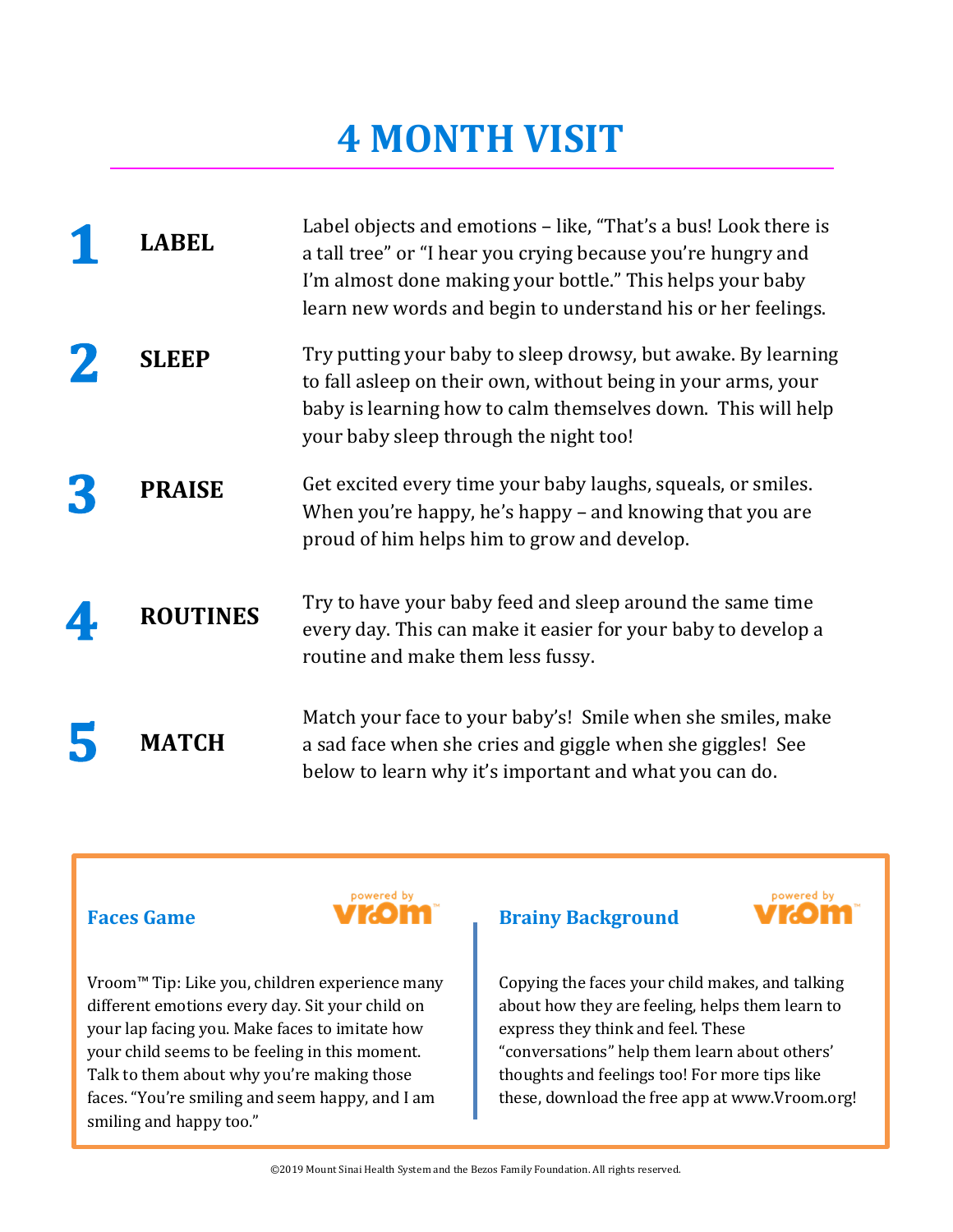| TELL           | Say goodbye to your baby every time you leave, even if it<br>makes your baby cry. Practicing saying goodbye will make<br>separating from you easier in the future. Avoid sneaking out,<br>as this can make your baby worried that you may leave at<br>other times and that she has to keep checking. |
|----------------|------------------------------------------------------------------------------------------------------------------------------------------------------------------------------------------------------------------------------------------------------------------------------------------------------|
| <b>FOLLOW</b>  | What is your baby is interested in? Notice what your baby is<br>looking at and talk about it. Learning works best when you let<br>your baby lead the way.                                                                                                                                            |
| <b>BEDTIME</b> | Develop a special bedtime routine for the two of you. This can<br>involve reading, bath, snuggles or songs! Try and find<br>something you can do every night. Your baby will get excited<br>for it and it can make bedtime easier.                                                                   |
| <b>READ</b>    | Reading together is a great way to introduce new words and spend<br>quality time with your baby. Don't worry about finishing the whole<br>book or reading what is on the page – use the book to start a<br>conversation and show your baby how much fun reading can be!                              |
| <b>PLAY</b>    | Playing peek-a-boo will help your child learn that things and<br>people who disappearcome back! See below to learn why<br>it's important and what you can do.                                                                                                                                        |

#### **Peek-a-Boo**

Vroom™ Tip: Use your hands to play peek-a-boo with your child while you wait. First, cover your face with your hands and say "where am I?" Then remove your hands to show your face and say "Peek-a-boo! Here I am!" Babies love this game and will enjoy playing it over and over again.

#### **Brainy Background**



Peek-a-boo helps your child learn that you're still there, even when you're hiding. Practicing this game also helps your child handle being apart from you in the future. For more tips like these, download the free app at www.Vroom.org!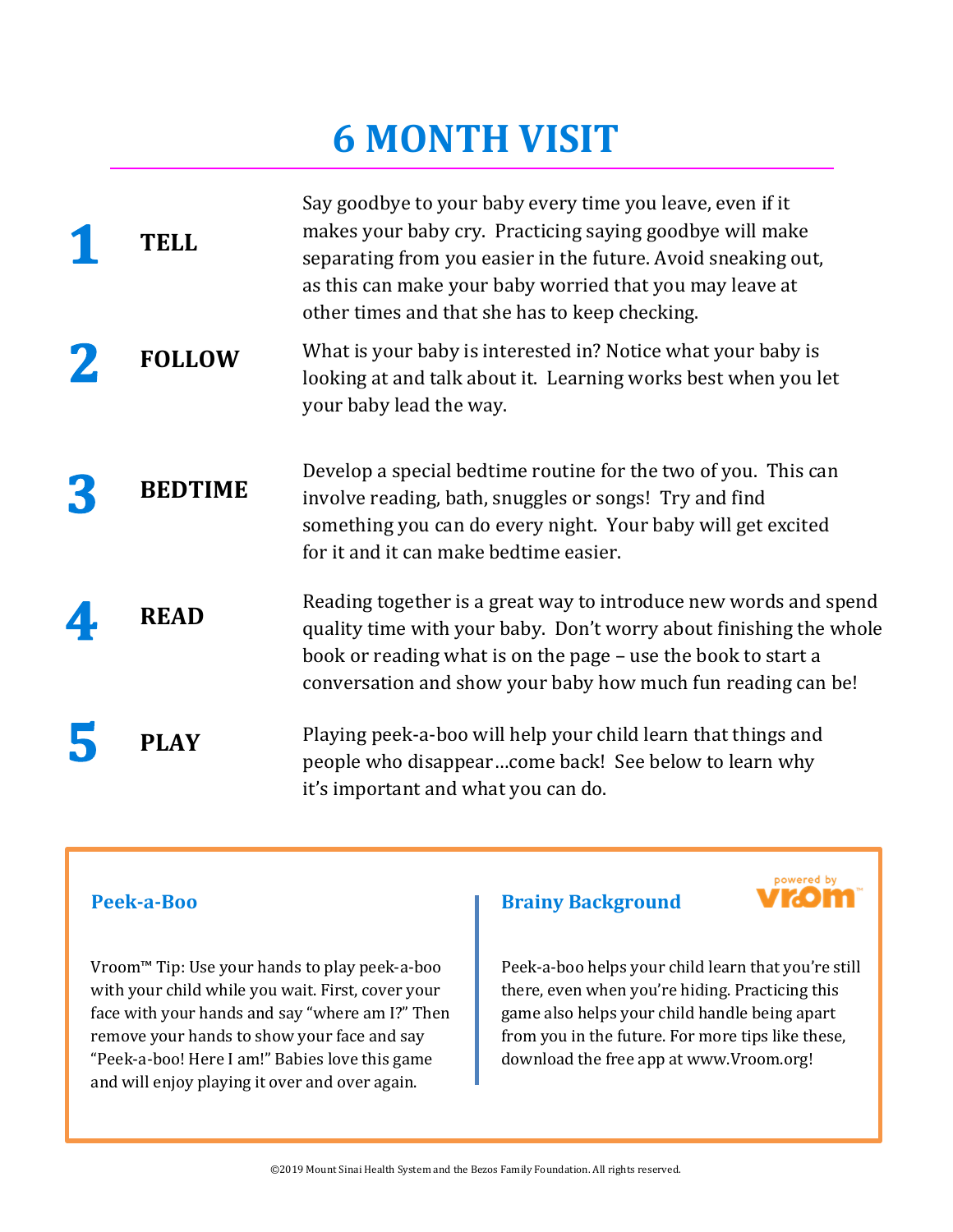| <b>PAUSE</b>    | Your child is looking to you to see how to react to new things and<br>people. Pay attention to your own reactions - your face, body<br>and voice – and think about what you may be telling your baby.                                                                                      |
|-----------------|--------------------------------------------------------------------------------------------------------------------------------------------------------------------------------------------------------------------------------------------------------------------------------------------|
| <b>PRACTICE</b> | Introduce finger foods! Having your child practice picking up<br>food and feeding themselves develops independence and is also<br>an important step towards learning to write! Developing hand<br>muscles and coordination is an early way to prepare for school.                          |
| <b>EXPLORE</b>  | Babyproofing is a great way to help create a safe place for your<br>baby to explore. Try and find at least one safe space for your<br>baby to move around without having to worry about things that<br>are dangerous. Being safe to explore on their own helps them<br>build independence! |
| <b>LOOK</b>     | Look at things with your baby and talk about them. Paying<br>attention to the same thing at the same time, like "I see you<br>looking at the busthat looks like the toy bus we have at home,"<br>helps your child to make connections.                                                     |
| <b>LISTEN</b>   | Take turns. Talk back and forth with your baby whenever you<br>can. See below to learn why this is important and what you can<br>do.                                                                                                                                                       |

#### **Babble Together**

Vroom™ Tip: Take a moment to notice any sounds that your child is making. When your child starts to make noises, treat it like a conversation and repeat the sounds back. See how many times you can take turns, going back & forth.

#### **Brainy Background**



These babble chats build brains—especially when they're beginning to make sounds. That's how they learn to talk. By following their lead and taking turns, you are laying a foundation for language and communication later on. For more tips like these, download the free app at www.Vroom.org!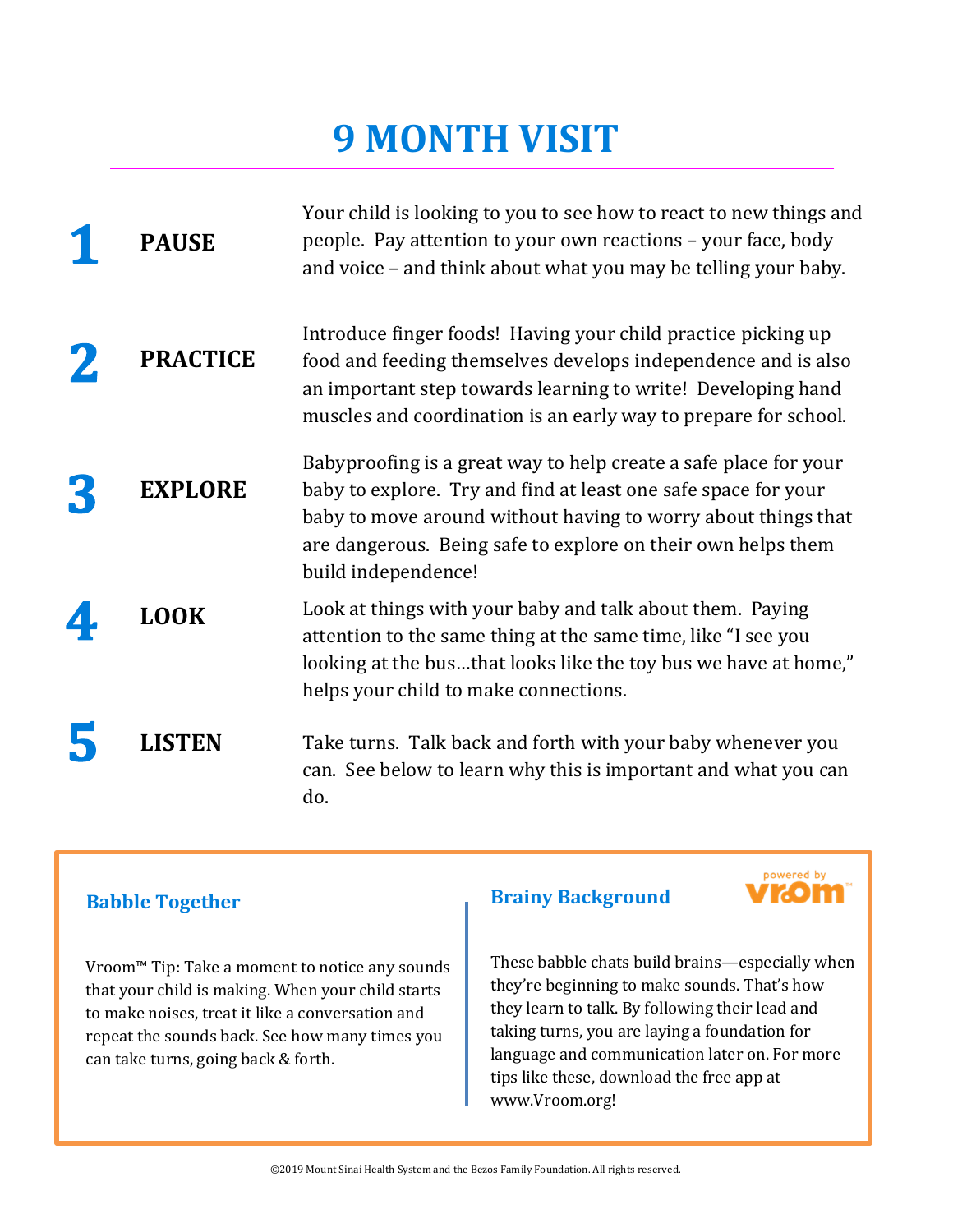| <b>COMFORT</b> | Find new ways to soothe your child - like a blanket, toy or<br>even a silly song. When you find something that works,<br>encourage your child to use it over and over again to help<br>calm down.                                             |
|----------------|-----------------------------------------------------------------------------------------------------------------------------------------------------------------------------------------------------------------------------------------------|
| <b>EXPAND</b>  | Celebrate every word or sound your child makes and add to<br>it! If they say "bah bah," you can answer with "yes that's your<br>bottle and it's big!" This helps them to learn even more<br>words.                                            |
| <b>UNPLUG</b>  | Since you want to teach your child to use words to<br>communicate, try limiting the pacifier to the crib. This let's<br>children practice new words and new ways to calm down<br>during the day.                                              |
| <b>MEMORY</b>  | Look for signs that your baby's memory is growing -do they<br>get their shoes when they hear you say "let's go outside?"<br>They understand and remember much more than they can<br>say, and they are watching you and the world around them! |
| <b>SIGN</b>    | Conversations don't just have to be with words. You can use<br>your hands to tell a story too and connect movement with<br>language! See below to learn why this is important and what<br>you can do.                                         |

### **Hand Song**

Vroom™ Tip: Do you know any songs with hand movements? "Twinkle Twinkle Little Star" or "The Itsy-bitsy Spider?" Try adding them when you sing and see if your child will follow. Be creative, you can also make up hand movements to any song. Have fun!

#### **Brainy Background**



Using your hands when you sing helps your child pay attention and use self-control to copy you. It also helps your child connect experience and new words. They learn language best from your singsong voice, and moments like these help you to bond! For more tips like these, download the free app at www.Vroom.org!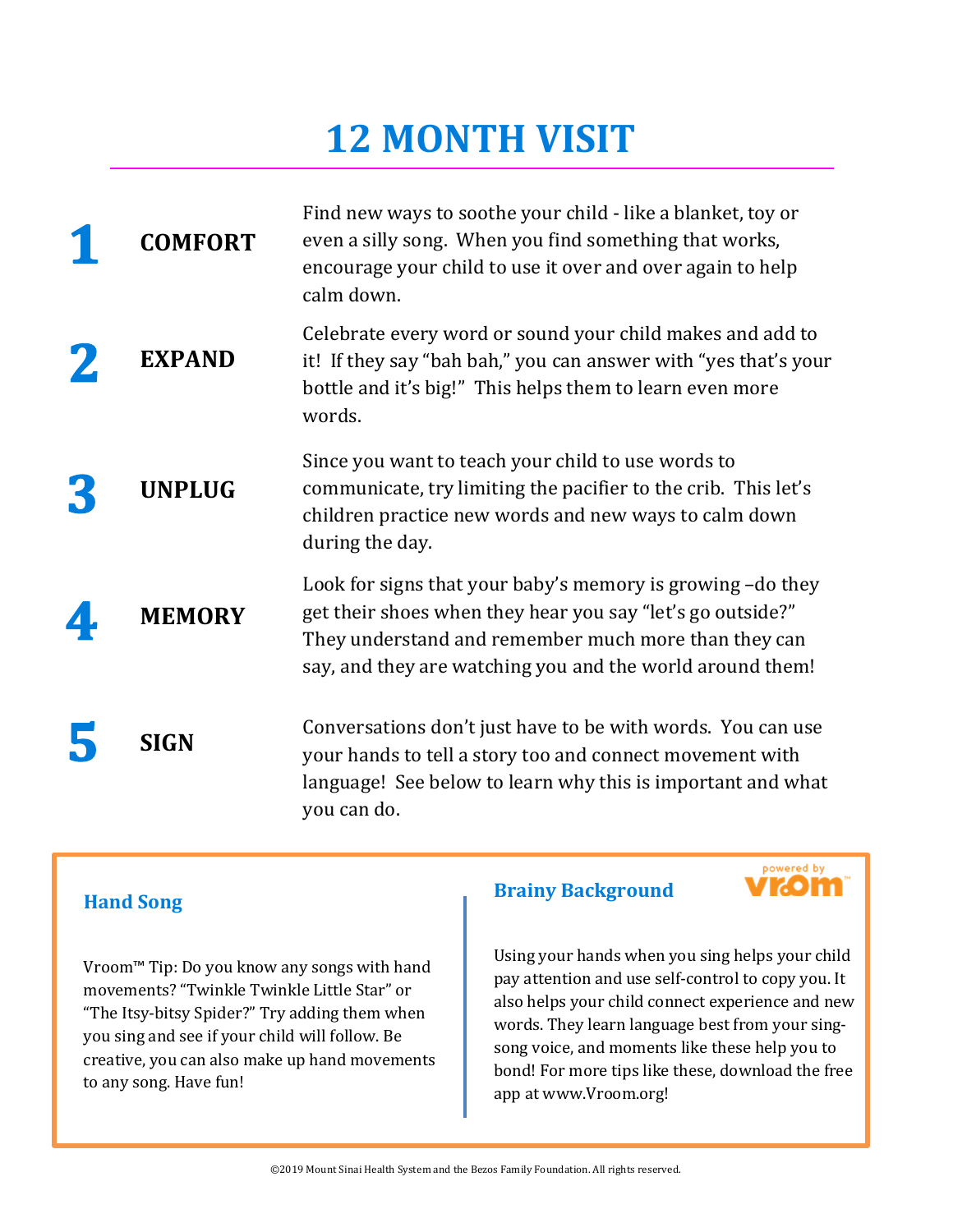| <b>ALLOW</b>    | Let your little one practice brushing their own teethor brush<br>yours while you do theirs. Giving your child independence<br>and "jobs" can help your child to feel in control and important.                                                                                                                |
|-----------------|---------------------------------------------------------------------------------------------------------------------------------------------------------------------------------------------------------------------------------------------------------------------------------------------------------------|
| <b>MESS</b>     | Let your child make a mess when eating. Throwing or playing<br>with food is normal at this age. Your child is exploring the<br>world, so don't get too upset and remember they aren't trying<br>to misbehave.                                                                                                 |
| <b>REDIRECT</b> | When your child is upset, try distracting them with something<br>or someone else around them. Remember that they are too<br>young for any punishments, but can be distracted with a book,<br>toy, song, turning the lights on and off, going for a walk or a<br>silly dance.                                  |
| <b>EAT</b>      | Have meals together as a family whenever you can. Eating<br>together teaches kids a lot and is a wonderful time to talk and<br>connect as a family.                                                                                                                                                           |
| ABEL            | Giving a name to everything around your child builds<br>important skills before school. Talk about colors and textures<br>in your everyday life - like "the sky is blue" or "that cracker is<br>scratchy." Practice games with labeling too! See below to<br>learn why this is important and what you can do. |

#### **Body Parts**

Vroom™ Tip: Take a moment to label different parts of your child's body. You can start with their head, eyes, nose, ears, and move down! To make it more fun, you can kiss or tickle each part while you label it.

#### **Brainy Background**



Your baby learns about the world through you. Playing this way helps them feel love through your touch and attention. They also learn new words. For more tips like these, download the free app at www.Vroom.org!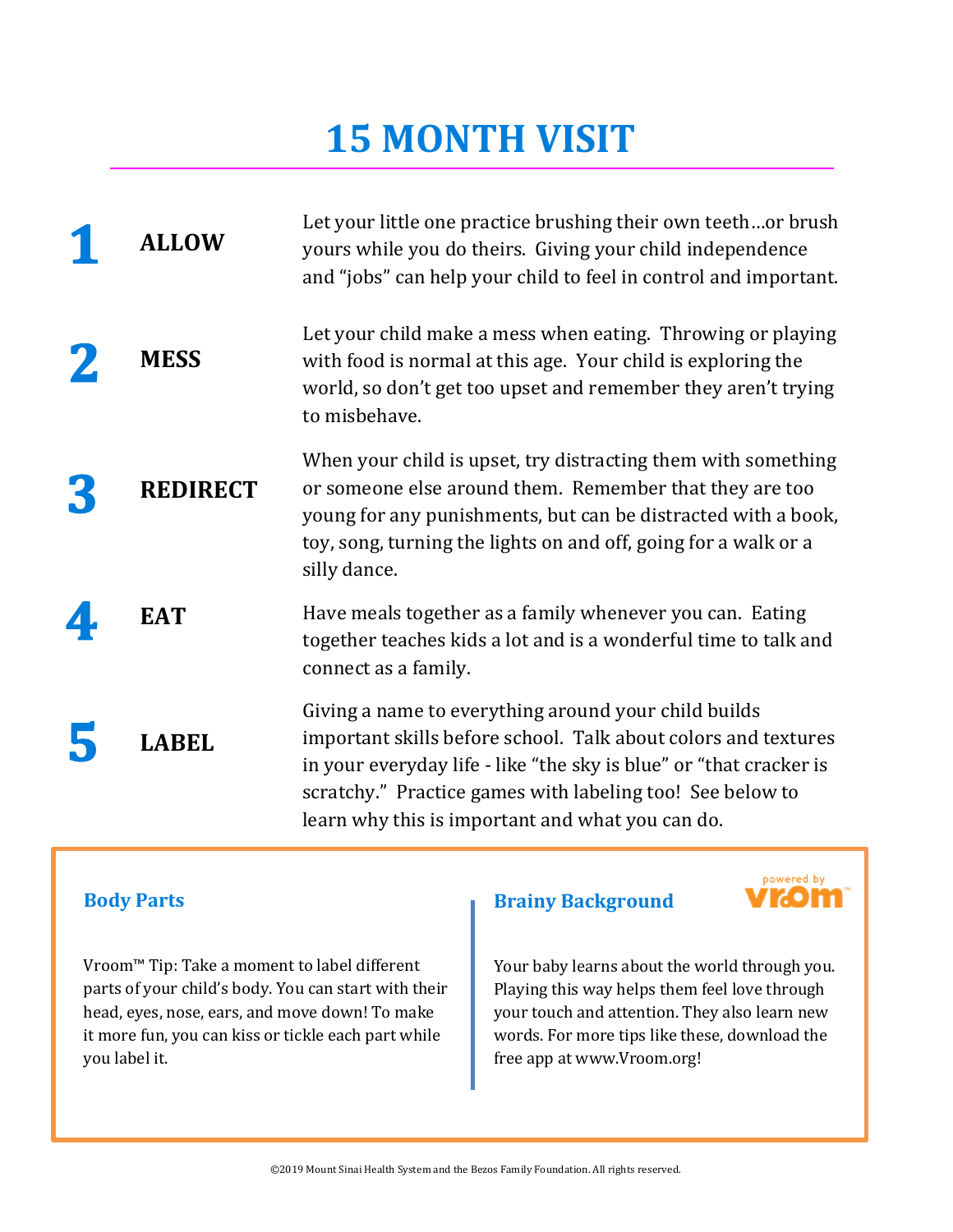| <b>FOLLOW</b>   | Let your child be "the boss" at playtime. Join in their games and<br>try not to tell them what to play with or how to use something<br>they are exploring. Kids learn best when they follow their own<br>interests.                                                                               |
|-----------------|---------------------------------------------------------------------------------------------------------------------------------------------------------------------------------------------------------------------------------------------------------------------------------------------------|
| <b>TELL</b>     | Tell your child what TO do, instead of what NOT to do. Saying<br>"please walk" works better than "don't run" because it teaches<br>your child how you want them to behave. Use clear instructions<br>and praise your child when they do what you ask. Save "no" and<br>"don't" for safety issues. |
| <b>ROUTINES</b> | Having regular routines can help to avoid tantrums! Planning<br>what the day will look like and talking to your toddler about it,<br>can make it easier for them to control their behavior and prepare<br>for what comes next.                                                                    |
| <b>COMFORT</b>  | Comfort and distract your child when he or she is upset or has a<br>tantrum. They are too young to understand what they did wrong<br>and need your help to calm down.                                                                                                                             |
| <b>COUNT</b>    | Count things throughout the day - like crackers, socks, hands or toes!<br>Introducing numbers in a real-life way is important to build math<br>skills for kindergarten. See below to learn why this is important and<br>what you can do.                                                          |

### **How Many Fingers?**

Vroom™ Tip: Hold up your child's hand and count their little fingers. Now hold up your hand and count your big fingers. Keep it going with your toes if you have time and create a funny song to go with it or tell the "This Little Piggy" story.

#### **Brainy Background**



This game connects numbers and size with what they stand for, like fingers and big ones or little ones. This helps your child see that numbers and size aren't just words, they stand for real things. It's the beginning of learning math. For more tips like these, download the free app at www.Vroom.org!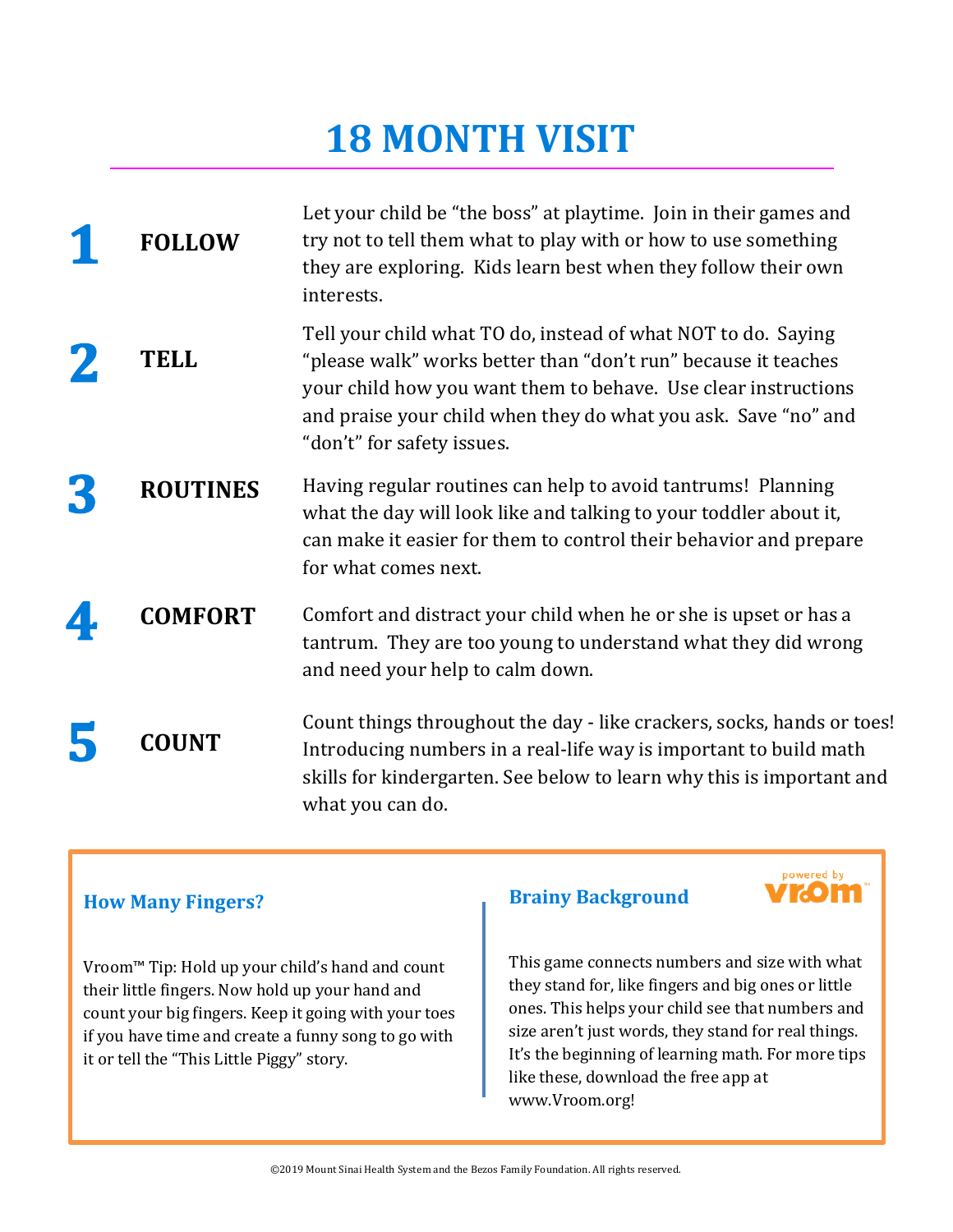| <b>CHOICE</b>  | Give your child choices whenever possible - like, "do you want<br>the red plate or the blue plate." Limit it to 2 options and make<br>sure both are possible. Letting your child feel in control will<br>help improve their behavior and build independence.                             |
|----------------|------------------------------------------------------------------------------------------------------------------------------------------------------------------------------------------------------------------------------------------------------------------------------------------|
| <b>PRETEND</b> | Playing dress-up and pretend is an important part of learning<br>about how others think and feel. Imagining to be someone else<br>and do their job takes a lot of focus and energy and can build<br>important social skills for school.                                                  |
| <b>POTTY</b>   | Know the signs that your child might be ready to potty train.<br>These include having interest in the potty, knowing the<br>difference between being wet and dry, being able to follow<br>simple instructions, pooping around the same time every day<br>and knowing related body parts. |
| <b>ACCEPT</b>  | Ignore picky eating and try not to force your child to eat. Avoid<br>battles over food. Talk about healthy food options and praise your<br>child whenever they make good choices.                                                                                                        |
| MOVE           | Play games that involve movement. This helps your child practice<br>attention, focus and self-control. See below to learn why this is<br>important and what you can do.                                                                                                                  |

### **Copy Cat**

Vroom™ Tip: Two-year-olds aren't ready to follow a game with a lot of rules, but they are good at copying you. Ask them to try to copy you while you do different actions. Can they follow along while you stick out your tongue? Close your eyes? Put your hands on your head? Or touch your toes? What else can you think of?

#### **Brainy Background**



This game asks your child to pay close attention to your movements and words so they can copy you. They must also use self-control to move the way you move. Focus, memory, and self-control are important skills children need for learning and school. For more tips like these, download the free app at www.Vroom.org!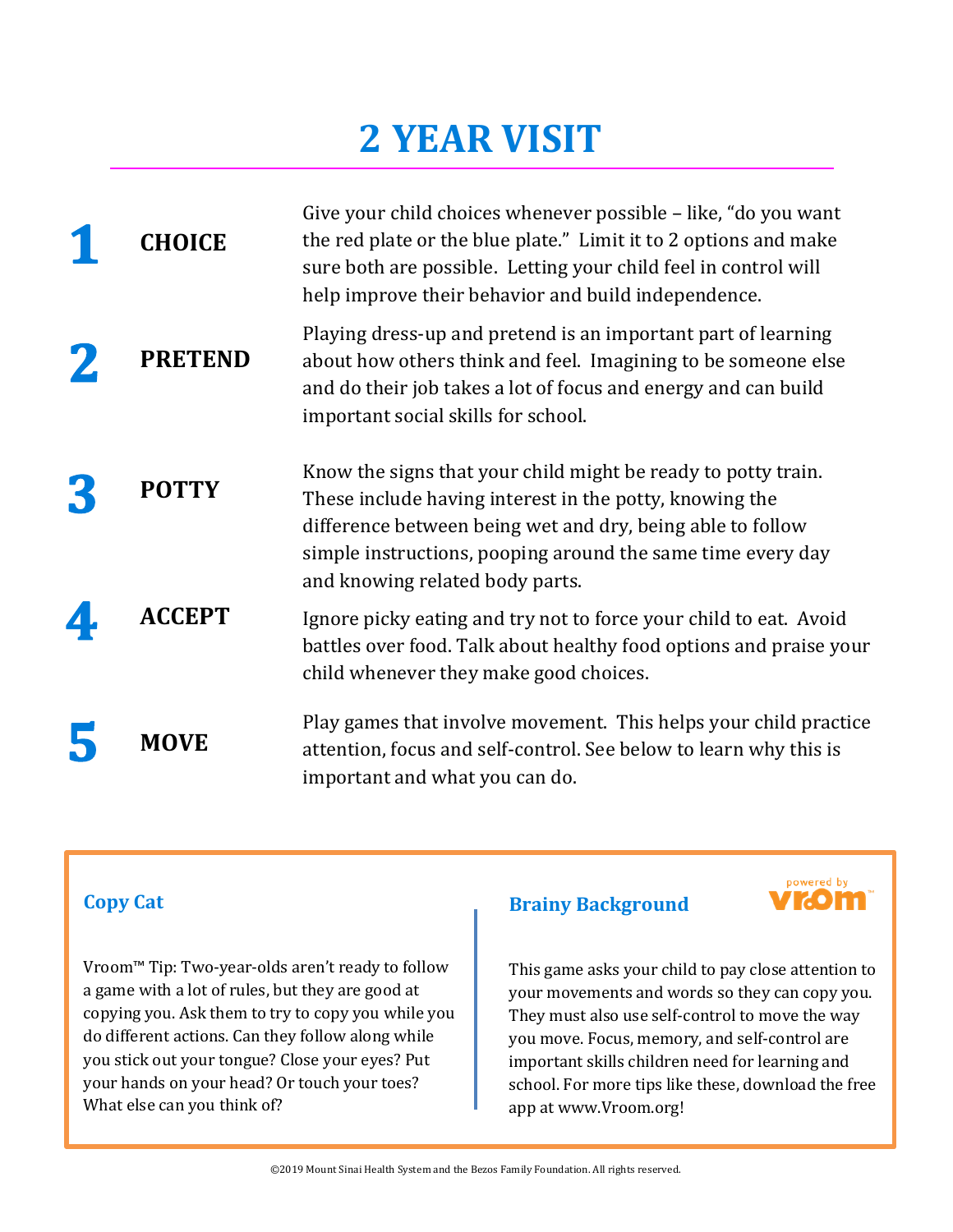### **2.5 YEAR VISIT**

| <b>SCHEDULE</b> | Transitions - like leaving the house, going to bed or stopping a<br>game – can be hard for children to manage. Prepare in advance<br>by making a schedule like they use in school and talking about<br>what comes next. Using timers or giving warnings like "5<br>minutes left" can also help.                                   |
|-----------------|-----------------------------------------------------------------------------------------------------------------------------------------------------------------------------------------------------------------------------------------------------------------------------------------------------------------------------------|
| <b>SORT</b>     | Put anything and everything into groups or categories. For<br>example, start with having your child name things that are yellow<br>and then name things that move. Then try talking about how<br>things can be in more than one category, like a school bus which<br>is yellow AND moves!                                         |
| <b>ASK</b>      | Ask your child questions throughout the day. Make sure you give<br>them time to answer. When they feel like you want to hear what<br>they say, it builds your child's confidence and success in school.                                                                                                                           |
| <b>PAUSE</b>    | Use time-outs or pauses when your child hits, kicks or is physically<br>aggressive. Time-outs should be only 30 seconds, in a quiet place<br>that is not for sleeping, and are NOT about punishment. Think of<br>pauses as a chance for you and your child to calm down, take a few<br>deep breaths and come back to an activity. |
| PLAY            | Playing games where your child practices moving and stopping<br>can help prepare him for school. See below to learn why this is<br>important and what you can do.                                                                                                                                                                 |

#### **Freeze Dance**

Vroom™ Tip: Play or sing a song and tell your child to dance when they hear the music. Ask them to stop moving when the music or singing stops. Try to have your child stand very still for at least a couple of seconds and then restart the music or singing. Play this this over and over to get your child to practice moving and stopping.

#### **Brainy Background**



Your child uses self-control and focus when playing this game. These are important skills to develop now for school and learning later on. And, having fun together helps build your relationship with your toddler. For more tips like these, download the free app at www.Vroom.org!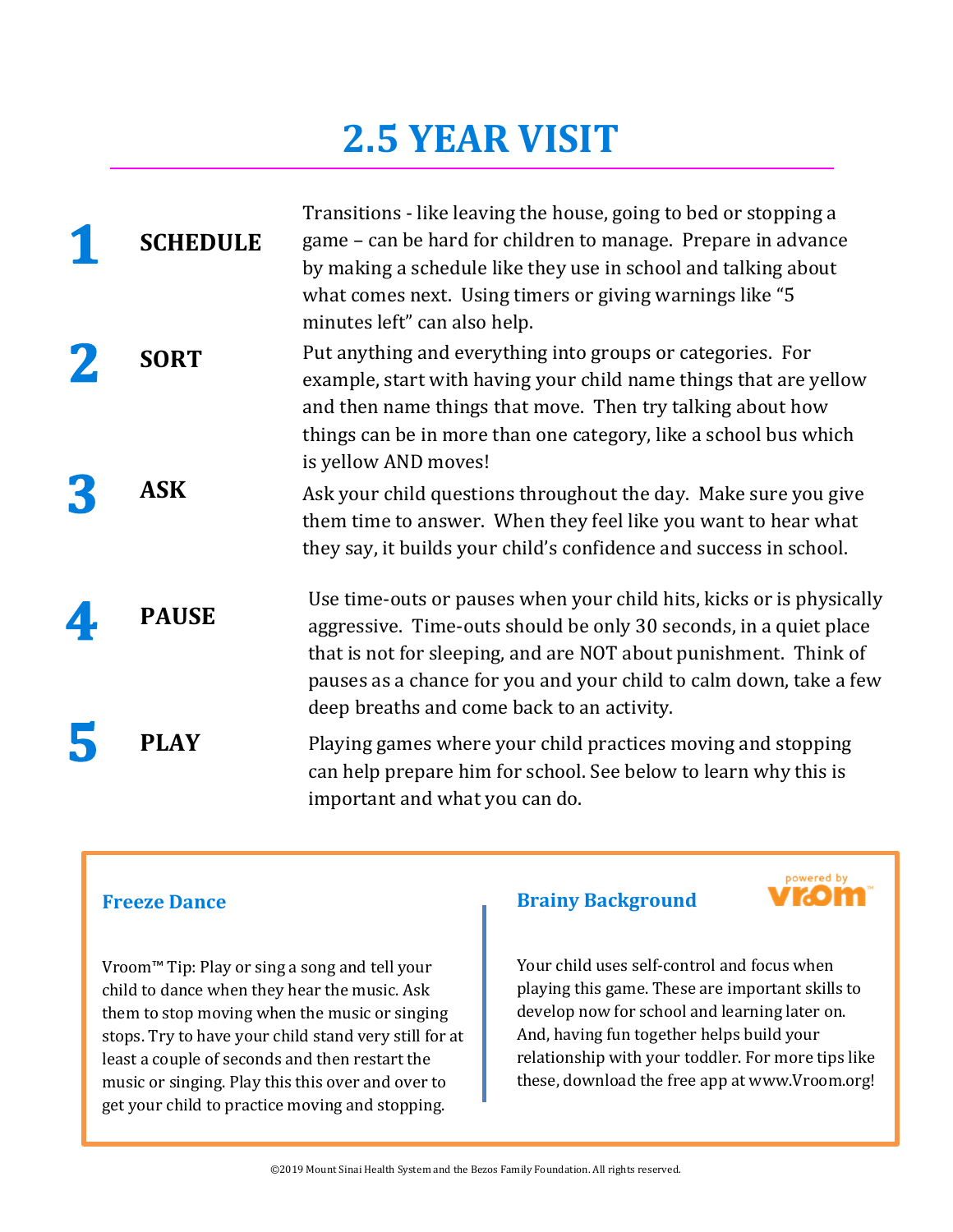| TELL           | Use clear language when asking your child to do something.<br>Explaining why and how, like "don't run into the street because<br>the cars can't see you" also helps your child understand how to<br>behave throughout the day.                                                              |
|----------------|---------------------------------------------------------------------------------------------------------------------------------------------------------------------------------------------------------------------------------------------------------------------------------------------|
| <b>IMAGINE</b> | Help your child use their imagination during difficult moments.<br>You can ask them to imagine being a superhero or imagine<br>themselves in a favorite place or doing a special activity.<br>Teaching them how to do this will help them handle challenges<br>and calm down in the future. |
| <b>PRAISE</b>  | Give lots of positive attention to your child when they are behaving<br>well. They want your attention and if they get it by behaving well,<br>they will do it more and more. Your approval is so important to<br>them and makes a huge difference in their development.                    |
| <b>TURNS</b>   | Taking turns is much easier than sharing! Model for your child<br>how to take turns and ask for a turn when they want one.                                                                                                                                                                  |
| FEEL           | Your child is learning that different people have different<br>thoughts and feelings. You can play the "What's the feeling"<br>game to practice. See below to learn why this is important and<br>what you can do.                                                                           |

#### **What's the Feeling**

Vroom™ Tip: Make a face and ask your child to guess what you're feeling. Angry? Sad? Tired? Excited? Scared? Then take turns and ask your child to make a face while you guess what they are feeling. Have fun going back-and-forth.

#### **Brainy Background**



It is important for your child to understand their feelings and those of other people. Talking about feelings, and the faces that go with them, helps build social-skills and strong friendships in the future. For more tips like these, download the free app at www.Vroom.org!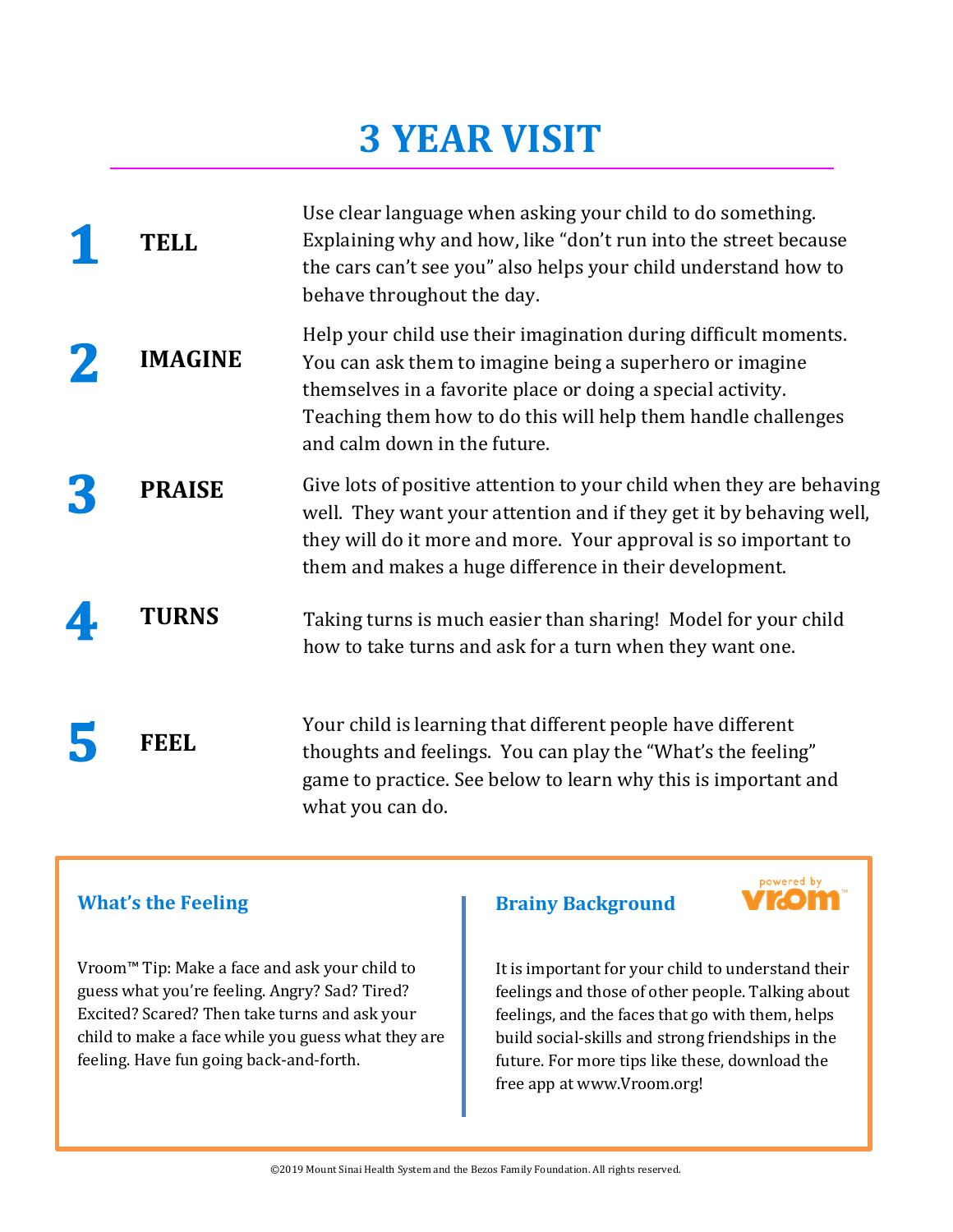| <b>STEPS</b>   | Big tasks can be easier if they are broken into pieces with clear<br>instructions about what to do. For example, you can say "please put on<br>your shoes" and then "please get on your jacket" instead of saying "get<br>dressed." This will help your child learn how to problem solve in the<br>future.            |
|----------------|-----------------------------------------------------------------------------------------------------------------------------------------------------------------------------------------------------------------------------------------------------------------------------------------------------------------------|
| <b>CHANGE</b>  | Use mistakes as an opportunity to learn new things. Mistakes can be<br>upsetting, but avoid yelling or getting upset as mistakes an important<br>part of learning new solutions and gaining new skills. Help your child<br>think of mistakes as a time to try a new strategy, not give up.                            |
| <b>INVOLVE</b> | Involve your child in thinking of solutions to problems they face. Ask<br>them for suggestions on how to handle a fight with a sibling, how to<br>make a friend feel better or how to fix a broken toy. Involving kids in<br>finding solutions helps make better problem solvers in the future!                       |
| <b>READ</b>    | When you're reading together, ask your child questions about how<br>characters in the book think and feel. Talk about "what might happen<br>next" and ask your child "if that was you, what would you do?"<br>Connecting books to real life experiences helps your child expand their<br>world and understand others. |
| <b>MEASURE</b> | Measure and compare things everywhere! Use words like bigger,<br>smaller, taller, wider, more and less. See below to learn why this is<br>important and what you can do.                                                                                                                                              |

#### **Activity: MiniMath**



Do you know what a dandelion looks like? It's a bright yellow flower that turns into a white poof of fluff. You can blow on the "poof" to make a wish, and the fluff flies into the air as tiny seeds. Each one can grow a new dandelion!

**LOOK:** How many flowers do you see in the picture? **DO:** Blow on your pointer finger 6 times. You just made 6 wishes! **THINK:** If a dandelion poof has 10 seeds and you blow 8 seeds off, how many stayed on? Use your fingers to count down!

### **Brainy Background from the MiniMath App**

Adding a little math to your daily routine is a great way to help your preschooler develop early math skills like counting, sorting, comparing sizes, and identifying shapes. Download the MiniMath app for free and get more tips like these!

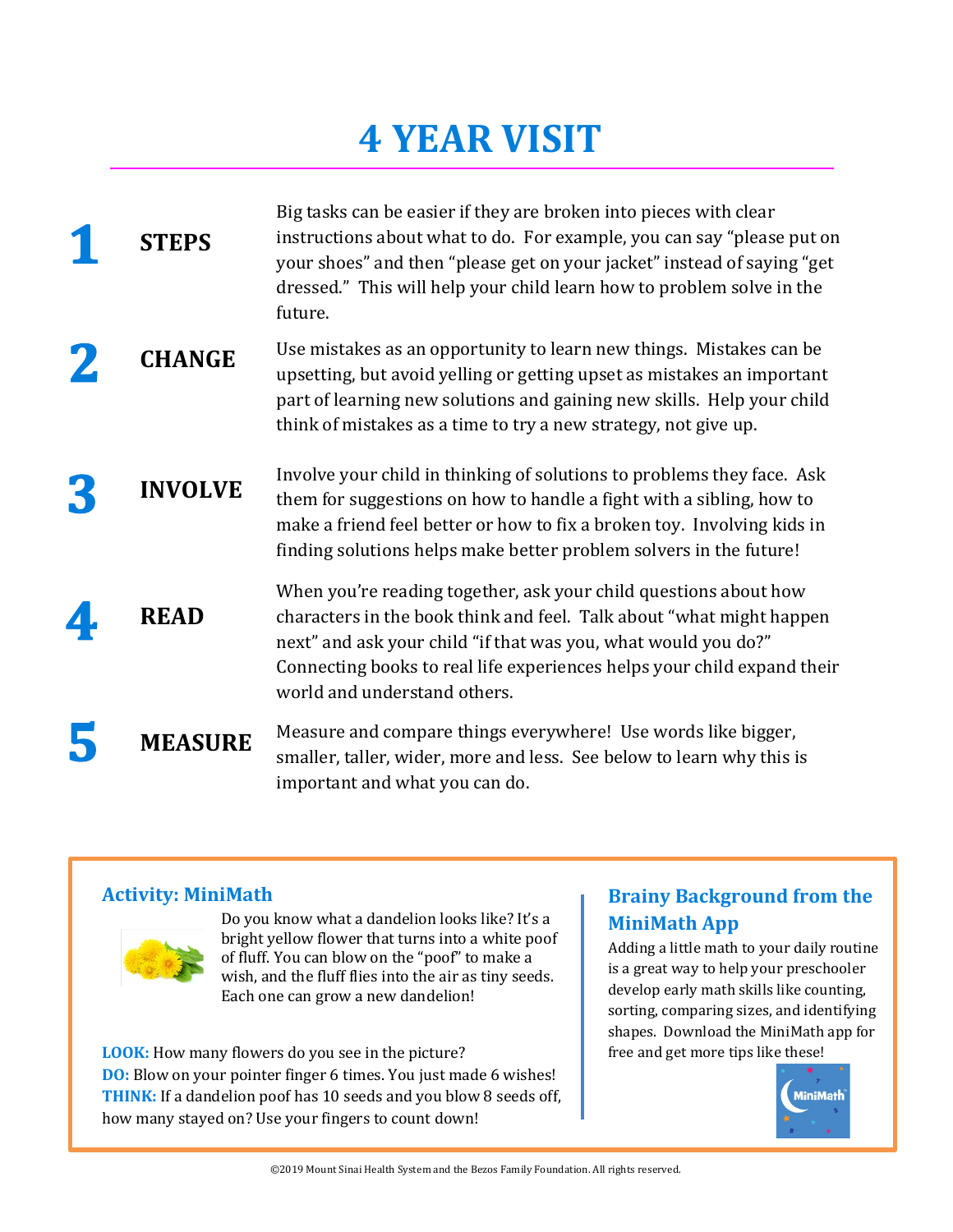| <b>BOND</b>     | Doing activities together builds the important relationship between<br>you and your child. Find time to do something special and talk about<br>how much you enjoy being together! Your relationship teaches your<br>child about what to expect from future relationships.                                                                                   |
|-----------------|-------------------------------------------------------------------------------------------------------------------------------------------------------------------------------------------------------------------------------------------------------------------------------------------------------------------------------------------------------------|
| <b>PRACTICE</b> | It's important to let kids know that everyone can improve and get<br>smarter each day. Praise your child when they put a lot of practice or<br>hard work into an activity, even if they don't win. Saying "you can't do<br>it YET, but you'll learn" helps your child believe they can always<br>improve and achieve!                                       |
| <b>AVOID</b>    | Try not to shame your child when they do something wrong. If they<br>feel like there is something wrong with them, instead of just their<br>behavior, it can make them feel less confident about themselves and<br>their abilities in the future.                                                                                                           |
| FEEL            | Talk about what other people think and feel whenever you can.<br>Connect your child's actions to feelings, like "when you ask me nicely,<br>it makes me to feel happy" or "when you took that from your brother,<br>you made him sad and that is why he is crying." Understanding others<br>will help your child with social skills and behavior in school. |
|                 | <b>CONCENTRATE</b> Playing games that require concentration are challenging and fun! See<br>below to learn why this is important and what you can do.                                                                                                                                                                                                       |

#### **Magic Mirror**

Vroom™ Tip: Stand in front of your child face-toface. Pretend that you are a mirror and ask your child to make small and slow movements with their head and hands. Copy their movements like a mirror would. Stay connected, and have fun making silly faces and gestures. When your child gets the hang of it, switch and have them be the mirror for a few turns.

#### **Brainy Background**



Your child has to pay close attention and focus playing this game. These are important skills to practice for school and relationships. For more tips like these, download the free app at www.Vroom.org!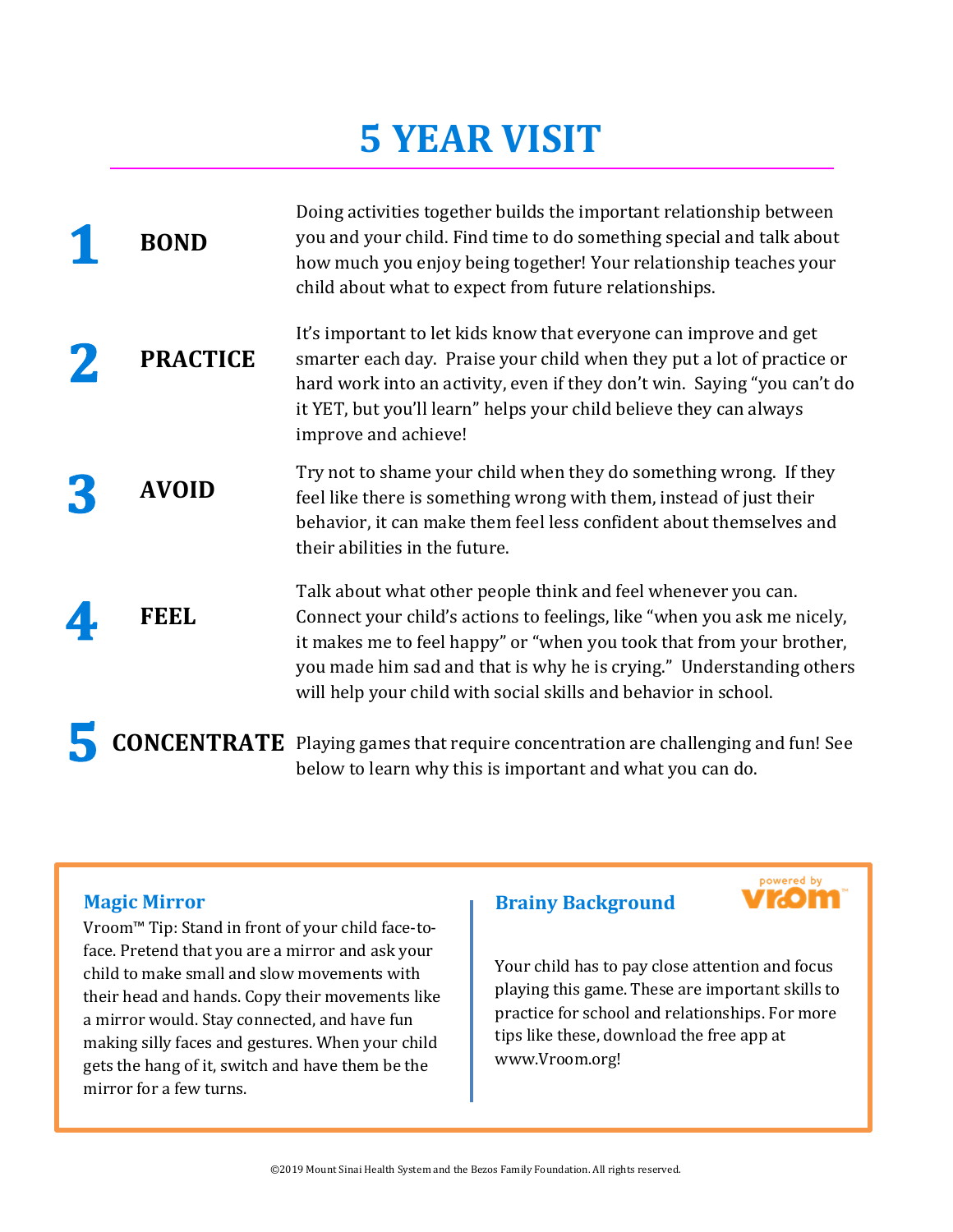# **VISITA DE RECIÉN NACIDOS**

| <b>CARAS</b>                       | Los bebés ven mejor de cerca; por eso, ponga su cara cerca de<br>la de su bebé. Las caras son un excelente juguete para que los<br>recién nacidos aprendan.                                                                                                                                                  |
|------------------------------------|--------------------------------------------------------------------------------------------------------------------------------------------------------------------------------------------------------------------------------------------------------------------------------------------------------------|
| <b>RESPONDA</b>                    | Responda al llanto de su bebé. Es la mejor manera de<br>establecer una relación con confianza. Recuerde que NO<br>PUEDE MALCRIAR A SU BEBE RESPONDIENDO A SU LLANTO.                                                                                                                                         |
| <b>SUEÑO</b>                       | El sueño es muy importante para el desarrollo inicial del<br>cerebro. Mantener a un recién nacido despierto durante el día<br>no lo ayudará a dormir mejor en la noche. Para evitar que su<br>bebé se canse demasiado, trate de acostarlo después de estar<br>despierto por más de 1 hora y media o 2 horas. |
| <b>LOCUTOR</b><br><b>DEPORTIVO</b> | Actúe como un locutor deportivo en televisión, y dígale a su<br>bebé todo lo que usted hace y todo lo que sucede a su<br>alrededor. Llene con palabras el día de su bebé. Esto los ayuda<br>a desarrollar el lenguaje a temprana edad.                                                                       |
| <b>TACTO</b>                       | El tacto es muy importante para el desarrollo de las células<br>del cerebro de su bebé y ayuda a que su bebé se sienta amado.<br>Siga leyendo para saber por qué es importante y lo qué usted<br>puede hacer con su bebe.<br>powered by                                                                      |

#### **Acérquese**

Consejo de Vroom™: Sostenga al bebé contra su pecho, piel con piel. Use sus sentidos para observar a su bebé recién nacido. ¿Ya está ganando fuerza para levantar ligeramente la cabeza para interactuar? Puede escuchar la respiración de su bebé, sentir los latidos del corazón y observar cómo se mueven la cabeza y el pecho. Reconozca el olor de su bebé recién nacido. ¿Nota cómo su bebé se calma contra su pecho con su contacto?

### **La Ciencia Tras La Acción**

Cuando pasa tiempo estableciendo conexiones con su bebé de esta manera, lo ayuda a calmarse y ¡su bebé también la ayuda a usted! Al igual que usted, los recién nacidos usan todos sus sentidos para explorar y comprender el mundo que los rodea. Quieren aprender más sobre la persona más importante para ellos: ¡USTED! Para obtener más consejos como estos, descargue la aplicación gratuita en www.Vroom.org.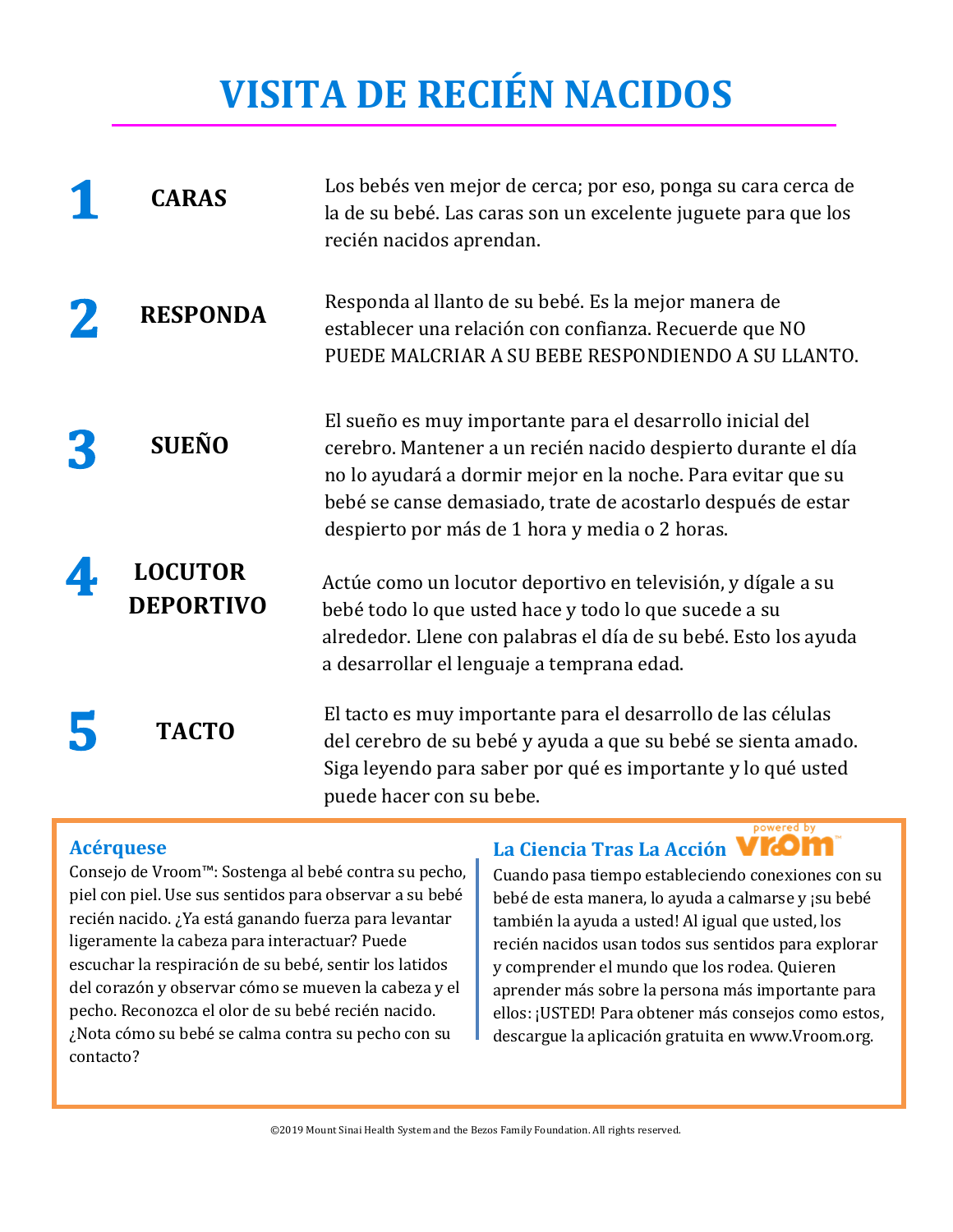### **VISITA DEL PRIMER MES**

| <b>CANTAR</b>             | ¡Su bebé reconoce las voces familiares desde el nacimiento!<br>Cantar puede ayudar a calmar a su bebé, y escuchar los ritmos<br>y patrones de las canciones es una manera maravillosa de<br>desarrollar las habilidades lingüísticas de su bebé.                      |
|---------------------------|-----------------------------------------------------------------------------------------------------------------------------------------------------------------------------------------------------------------------------------------------------------------------|
| <b>PARENTESE</b>          | Cuando le hable a su bebé, use <i>parentese</i> : una manera musical<br>de hablar con un tono de voz cantado y expresiones faciales<br>exageradas. Los bebés adoran este tipo de voz, y hablarles a lo<br>largo del día es excelente para el desarrollo del lenguaje. |
| <b>ESTADO DE</b><br>ÁNIMO | Si usted se siente triste o ansiosa, hable con su médico. No<br>está sola; nosotros podemos ayudarla. Infórmenos si usted o<br>sus familiares están preocupados por su estado de ánimo.                                                                               |
| <b>ACURRUCARSE</b>        | ¡Mime a su bebé! El contacto es una manera importante de<br>establecer enlaces afectivos. Mostrarle amor y felicidad al<br>bebé lo ayuda a desarrollar su cerebro y le permite saber que<br>lo quieren y lo protegen.                                                 |
| <b>SEÑALES</b>            | ¡Intente descubrir lo que su bebé trata de decirle! Al conocer sus<br>diferentes tipos de llanto o expresiones faciales, usted conocerá<br>MEJOR a su bebé y lo que quiere o necesita. Siga leyendo para<br>saber por qué es importante y qué puede hacer usted.      |

#### **¿Qué es lo que usted dice?**

Consejo de Vroom™: Juegue a ser detective. Deténgase un momento y observe a su bebé. ¿Qué está tratando de decirle su bebé ahora mismo? ¿Ese sonido significa que su bebé tiene hambre? ¿Frotarse los ojos significa que está cansado? ¿Mirar algo significa que quiere aprender más? Háblele a su bebé sobre lo que usted cree que está pensando y sintiendo.

#### **La Ciencia Tras La Acción**

powered by

Los bebés no pueden decirle lo que necesitan con palabras. Lo expresan con su comportamiento. Cuando usted escucha y responde con palabras y acciones, ¡les está diciendo que sus necesidades son importantes! También está promoviendo la comunicación. Para obtener más consejos como estos, descargue la aplicación gratuita en www.Vroom.org.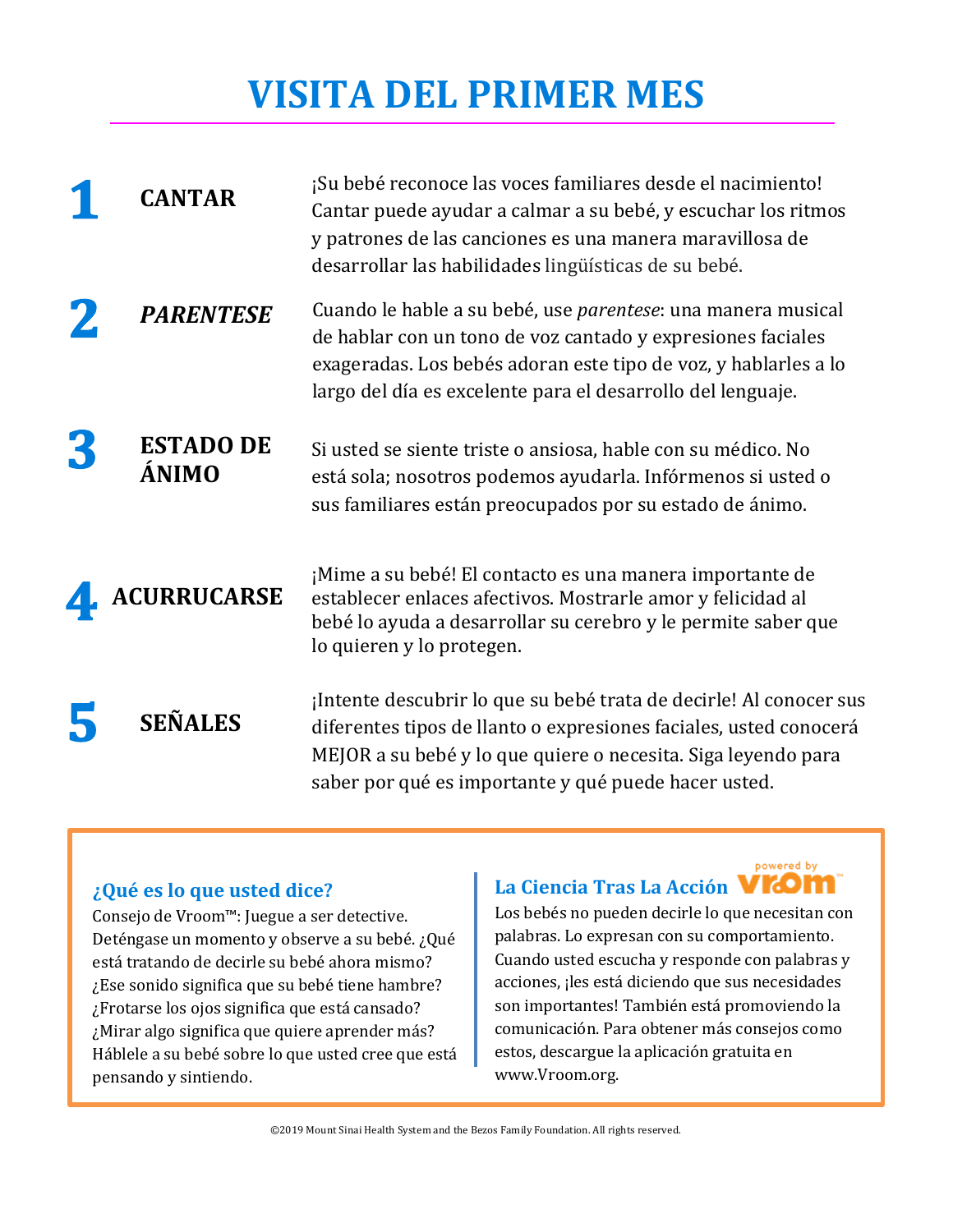### **VISITA DE LOS 2 MESES**

| <b>HABLAR</b>                     | Dígales a sus familiares que le hablen a su bebé en el idioma<br>en el que se sientan más cómodos. ¡Hablar más de un idioma<br>en casa puede ser una ventaja para los niños!                                                                                                                        |
|-----------------------------------|-----------------------------------------------------------------------------------------------------------------------------------------------------------------------------------------------------------------------------------------------------------------------------------------------------|
| TRANQUILIZAR                      | Intente descubrir qué le ayuda a su bebé a calmarse, como<br>mecerlo suavemente, cantarle o decirle "shhh". Saber lo que le<br>gusta a su bebé lo ayudará la próxima vez que el bebé esté<br>molesto.                                                                                               |
| <b>CALMA</b>                      | Cuando más se pueda, intente mantener la calma cuando esté con<br>su bebé. Puede ser útil hacer respiraciones largas y profundas.<br>Los bebés buscan que usted les diga cómo deben reaccionar y<br>cómo deben sentirse y, cuando usted está calmada, ellos<br>aprenderán a estar calmados también. |
| <b>PING PONG</b>                  | Responda a los sonidos de arrullo de su bebé. Convierta cada<br>arrullo en una conversación repitiendo los sonidos de su bebé<br>y agregando otros nuevos.                                                                                                                                          |
| <b>JUGAR BOCA</b><br><b>ABAJO</b> | Hágalo jugar boca abajo muchas veces por día. Siga leyendo para<br>saber por qué es importante y qué puede hacer usted.                                                                                                                                                                             |

#### **Jugar boca abajo**

Consejo de Vroom™: Hágalo jugar boca abajo en la mesa de examen del médico. Párese al lado de su bebé y ponga su cara cerca de la del bebé. Háblele y sonríale a su bebe y déjele notar que usted está emocionada. Observe cómo responde y explíquele cualquier sentimiento incómodo que él pueda tener. Puede decir "el juego boca abajo es muy importante, pero se terminará pronto". Inténtelo durante 30 segundos al principio, o por más tiempo si su bebé se encuentra bien. Cuanto más practique, durante más tiempo podrá hacerlo.

### **La Ciencia Tras La Acción**

¿Sabía que jugar boca abajo tiene muchos beneficios? Ayuda a su bebé a fortalecer los músculos y a tener una bonita cabeza redonda. ¡También es un paso importante para aprender a gatear! Para obtener más consejos como estos, descargue la aplicación gratuita en [www.Vroom.org.](http://www.vroom.org/)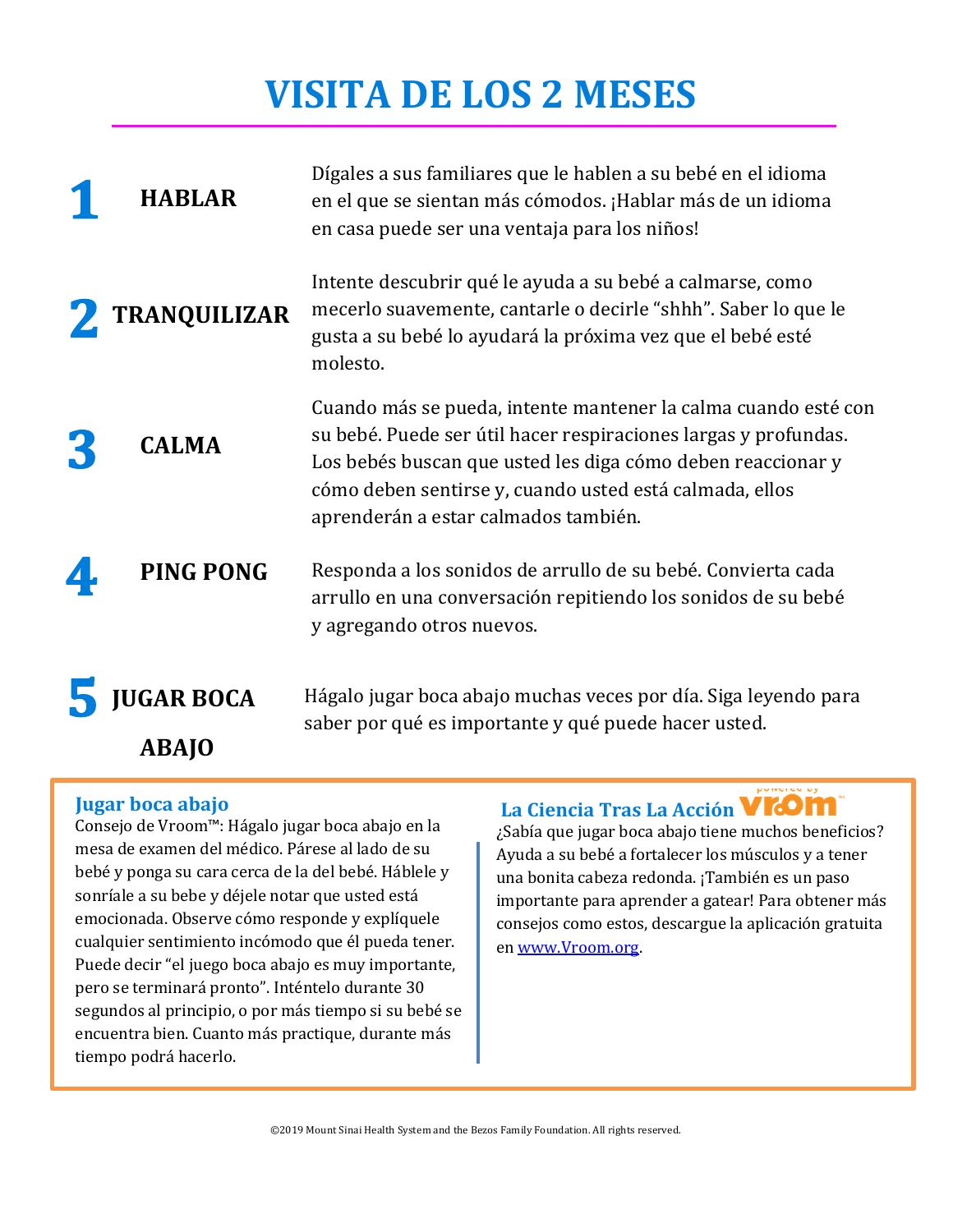### **VISITA DE LOS 4 MESES**

| <b>NOMBRAR</b> | Póngale nombre a los objetos y las emociones; por ejemplo:<br>"¡Eso es un autobús!" "Mira, allí hay un árbol alto" o "Te oigo<br>llorar porque tienes hambre y estoy por terminar de                                                                                                                                                                               |
|----------------|--------------------------------------------------------------------------------------------------------------------------------------------------------------------------------------------------------------------------------------------------------------------------------------------------------------------------------------------------------------------|
| <b>SUEÑO</b>   | preparar tu biberón". Esto ayuda a su bebé a aprender<br>nuevas palabras y a comenzar a entender sus sentimientos.<br>Trate de acostar a su bebé cuando esté casi dormido pero<br>despierto. Al aprender a quedarse dormido solo, sin estar en<br>sus brazos, su bebé está aprendiendo a calmarse solo. ¡Esto<br>también ayudará a su bebé a dormir toda la noche! |
| <b>ELOGIOS</b> | Emociónese cada vez que su bebé se ría, chille o sonría.<br>Cuando usted está feliz, él está feliz, y saber que usted está<br>orgullosa de él lo ayuda a crecer y a desarrollarse.                                                                                                                                                                                 |
| <b>RUTINAS</b> | Trate de que su bebé coma y duerma aproximadamente a la<br>misma hora todos los días. Esto ayudará a su bebé a crear una<br>rutina con más facilidad y a estar menos inquieto.                                                                                                                                                                                     |
| <b>IGUALAR</b> | ¡Iguale su cara a la de su bebé! Sonría cuando él sonría, haga<br>una mueca triste cuando él llore y ríase cuando él ría. Siga<br>leyendo para saber por qué es importante y qué puede hacer<br>usted.                                                                                                                                                             |

#### **Juego de caras**

Consejo de Vroom™: Como usted, los niños tienen muchas emociones diferentes todos los días. Siente a su bebé en su regazo de frente a usted. Haga caras para imitar cómo se siente su bebé en ese momento. Dígale por qué está haciendo esas caras. "Estás sonriendo y pareces ser feliz, y yo también estoy sonriendo y soy feliz".

### **La Ciencia Tras La Acción**

powered by

Copiar las caras que hace su bebé y hablar sobre cómo se siente le ayuda a aprender a expresar lo que piensa y siente. ¡Estas "conversaciones" también le ayudan a aprender sobre los pensamientos y sentimientos de los demás! Para obtener más consejos como estos, descargue la aplicación gratuita en www.Vroom.org.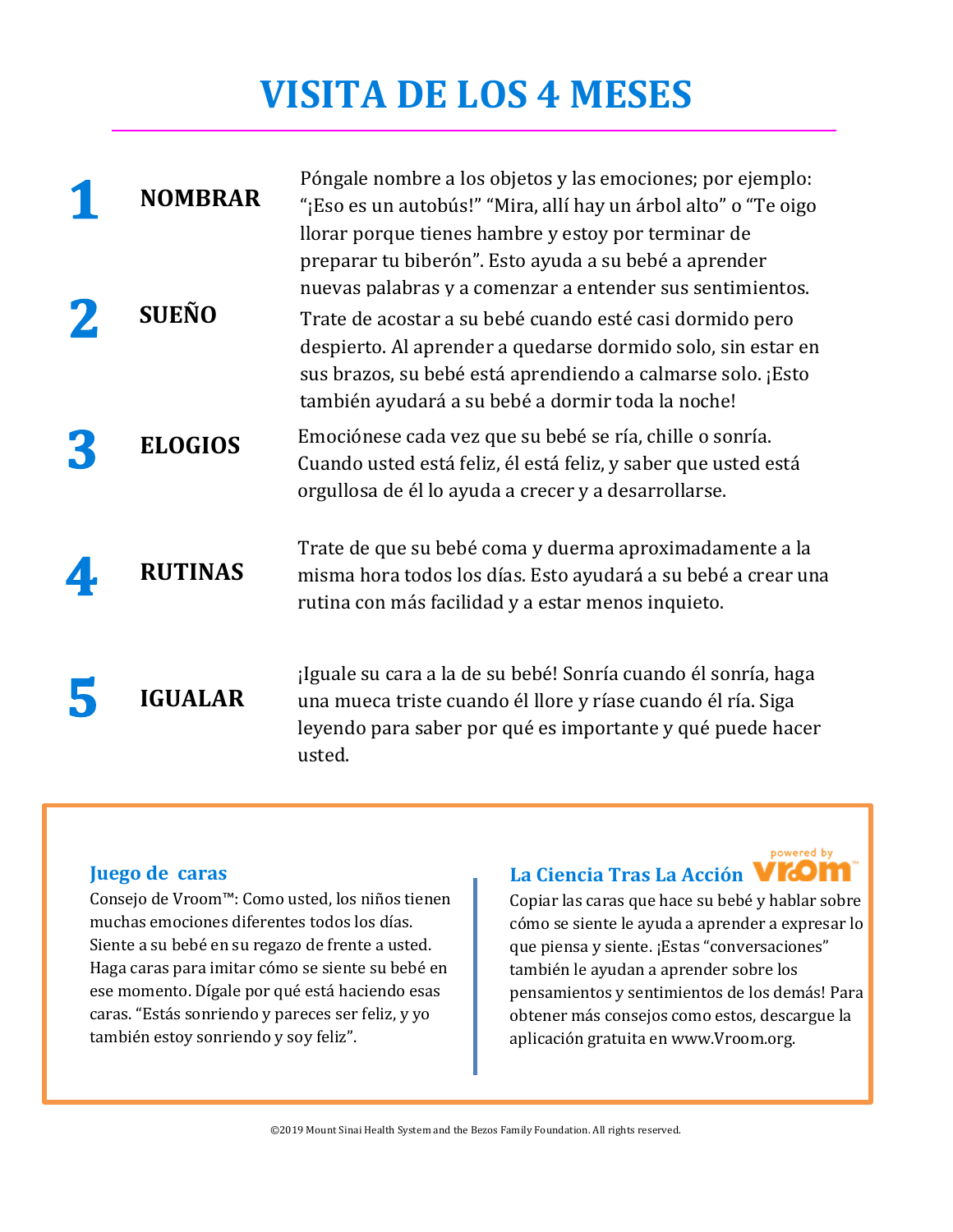### **VISITA DE LOS 6 MESES**

| <b>DECIR</b>                          | Dígale "adiós" a su bebé cada vez que usted se vaya, aunque lo<br>haga llorar. Practicar decirle adiós hará que sea más fácil<br>separarse de usted en el futuro. Evite salir a escondidas, ya que<br>esto puede hacer que su bebé se preocupe porque usted pueda<br>irse en otras ocasiones y, por eso, la busque todo el tiempo. |
|---------------------------------------|------------------------------------------------------------------------------------------------------------------------------------------------------------------------------------------------------------------------------------------------------------------------------------------------------------------------------------|
| <b>SEGUIR</b>                         | ¿Qué le interesa a su bebé? Observe lo que mira su bebé y<br>hable sobre ello. El aprendizaje es mejor cuando usted deja<br>que su bebé guíe el camino.                                                                                                                                                                            |
| <b>LA HORA DE</b><br><b>ACOSTARSE</b> | Desarrolle una rutina especial para usted y su bebé para la hora<br>de acostarse. ¡Puede incluir leerle, bañarlo, mimarlo o cantarle!<br>Intente buscar algo que pueda hacer todas las noches. Su bebé se<br>emocionará, y puede hacer que la hora de acostarse sea más fácil.                                                     |
| <b>LEER</b>                           | Leer juntos es una excelente manera de introducir nuevas palabras<br>y pasar tiempo de calidad con su bebé. ¡No se preocupe por<br>terminar todo el libro o leer todo lo que está en la página! ¡Use los<br>libros para iniciar una conversación y enseñarle a su bebé lo<br>divertido que puede ser leer!                         |
| <b>JUGAR</b>                          | ¡Jugar al "está o no está!" ayudará a su hijo a aprender que las<br>cosas y las personas que desaparecen ¡siempre regresan!<br>Siga leyendo para saber por qué es importante y qué puede<br>hacer usted.                                                                                                                           |

#### **Está o no está**

Consejo de Vroom™: Use sus manos para jugar a" está o no está" con su hijo mientras espera. Primero, cúbrase la cara con las manos y diga: "¿Dónde estoy?" Después, quítese las manos de la cara para mostrarla y diga "¡Aquí estoy!" Los bebés adoran este juego y disfrutan de jugarlo una y otra vez.

### **La Ciencia Tras La Acción**

El juego "está o no está" ayuda a su hijo a saber que todavía está allí, incluso cuando se está escondiendo. Practicar este juego también ayuda a que su hijo acepte separarse de usted en el futuro. Para obtener más consejos como estos, descargue la aplicación gratuita en www.Vroom.org.

powered by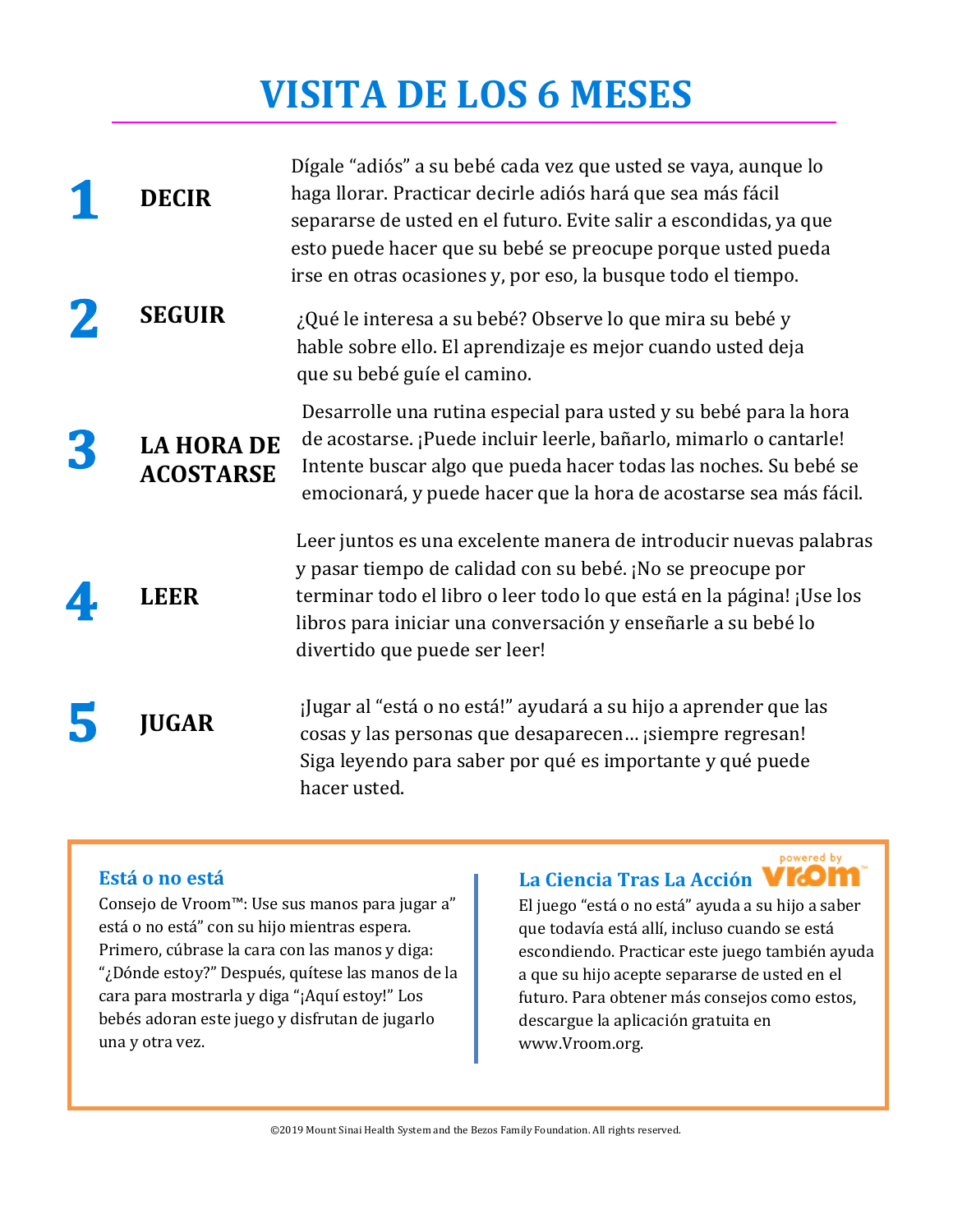# **VISITA DE LOS 9 MESES**

#### **PAUSA** Su hijo la observa para ver cómo usted reacciona ante cosas y personas nuevas. Preste atención a sus propias reacciones (la cara, el cuerpo y la voz) y piense en lo que podría estar transmitiéndole a su bebé.

**PRACTICAR** ¡Introduzca alimentos para comer con los dedos! Cuando su bebé practica cómo agarrar los alimentos y los come solo, está desarrollando su independencia. ¡También es un paso importante para aprender a escribir! Desarrollar los músculos de las manos y la coordinación es una manera temprana de prepararse para la escuela.

**EXPLORAR** Hacer que todo sea seguro para el bebé es una excelente manera de crear un espacio adecuado para que explore. Intente encontrar, al menos, un lugar seguro para que su bebé se mueva libremente sin tener que preocuparse por cosas peligrosas. ¡Poder explorar solos de manera segura los ayuda a desarrollar su independencia!

> Mire cosas con su bebe y hable sobre ellas. Prestar atención a lo mismo al mismo tiempo (por ejemplo "Veo que estás mirando el autobús…. que se parece al autobús de juguete que tenemos en casa") ayuda a su hijo a hacer conexiones.

Tome turnos. Hable y escuche a su bebé siempre que pueda. Siga leyendo para saber por qué es importante y qué puede hacer usted.

#### **Balbucear juntos**

ESCUCHAR

**MIRAR**

Consejo de Vroom™: Tómese un momento para notar cualquier sonido que su hijo esté haciendo. Cuando su hijo empiece a hacer sonidos, considérelo una conversación y repita los sonidos. Vea cuántas veces pueden tomar turnos, una y otra vez.

#### powered by **La Ciencia Tras La Acción**

Estas charlas con balbuceos desarrollan la inteligencia, especialmente cuando los bebés comienzan a hacer sonidos. Así es como aprenden a hablar. Al seguir su ejemplo y tomar turnos, usted está estimulando conexiones para el desarrollo de lenguaje y la comunicación más adelante. Para obtener más consejos como estos, descargue la aplicación gratuita en www.Vroom.org.

©2019 Mount Sinai Health System and the Bezos Family Foundation. All rights reserved.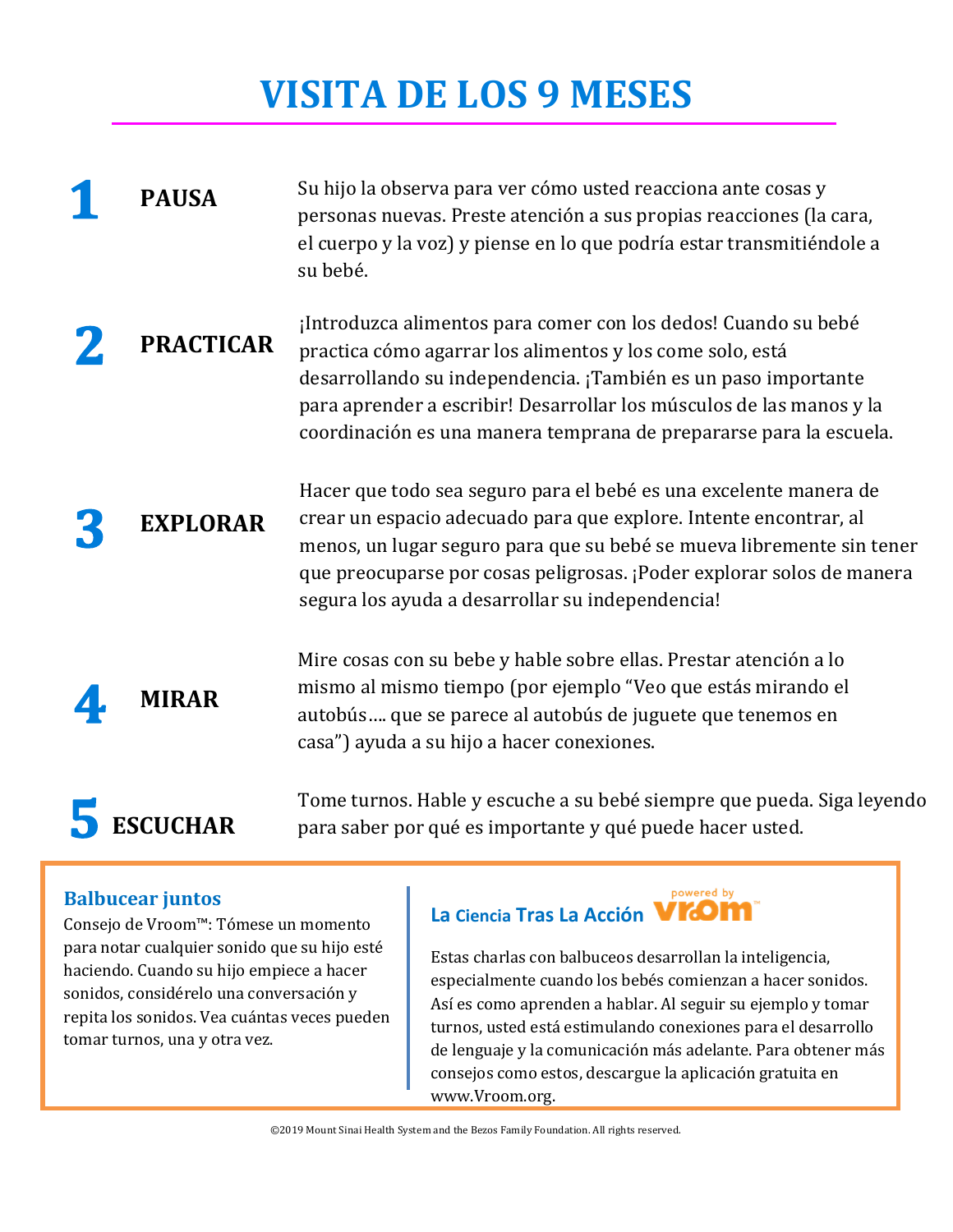### **VISITA DE LOS 12 MESES**

| <b>CONSOLAR</b>    | Encuentre nuevas formas de calmar a su bebé, como una<br>manta, un juguete o una canción graciosa. Cuando encuentre<br>algo que funcione, anime a su bebé a usarlo una y otra vez<br>para calmarse.                                       |
|--------------------|-------------------------------------------------------------------------------------------------------------------------------------------------------------------------------------------------------------------------------------------|
| <b>AMPLIAR</b>     | ¡Celebre cada palabra o sonido que haga su bebé y amplíelo!<br>Si él dice "bah, bah", usted puede responder con "Sí, jese es tu<br>biberón y es grande! Esto ayuda a que aprenda aún más<br>palabras.                                     |
| <b>DESCONECTAR</b> | Usted quiere enseñarle a su bebé a usar palabras para<br>comunicarse; por eso, intente limitar el chupete para la cuna. Esto<br>les permite a los niños practicar nuevas palabras y nuevas formas<br>de calmarse durante el día.          |
| <b>MEMORIA</b>     | Busque señales de que la memoria de su bebé está creciendo.<br>¿Busca los zapatos cuando le oye decir "salgamos"? Los bebés<br>entienden y recuerdan mucho más de lo que pueden decir y los<br>observan a usted y al mundo que los rodea! |
| <b>SEÑALES</b>     | Las conversaciones no solo tienen que ser con palabras. ¡Usted<br>puede usar sus manos para contar una historia y relacionar el<br>movimiento con el lenguaje! Siga leyendo para saber por qué es<br>importante y qué puede hacer usted.  |

#### **Canciones con movimientos de manos**

Consejo de Vroom™: ¿Conoce alguna canción con movimientos de manos, como "Campanita del lugar" (Twinkle Twinkle Little Star) o "Itsy Bitsy araña" (The Itsy-bitsy Spider)? Intente agregarlos cuando cante y vea si su bebé los sigue. Sea creativa; también puede inventar movimientos de manos con cualquier canción. ¡Diviértanse!

#### powered by **La Ciencia Tras La Acción**

Usar las manos cuando canta ayuda a su bebé a prestar atención y a usar el autocontrol para imitarla. También le ayuda a relacionar experiencias y palabras nuevas. ¡Aprenden mejor el lenguaje con su voz cantada! Además, ¡los momentos como estos ayudan a establecer conexiones afectivas! Para obtener más consejos como estos, descargue la aplicación gratuita en www.Vroom.org.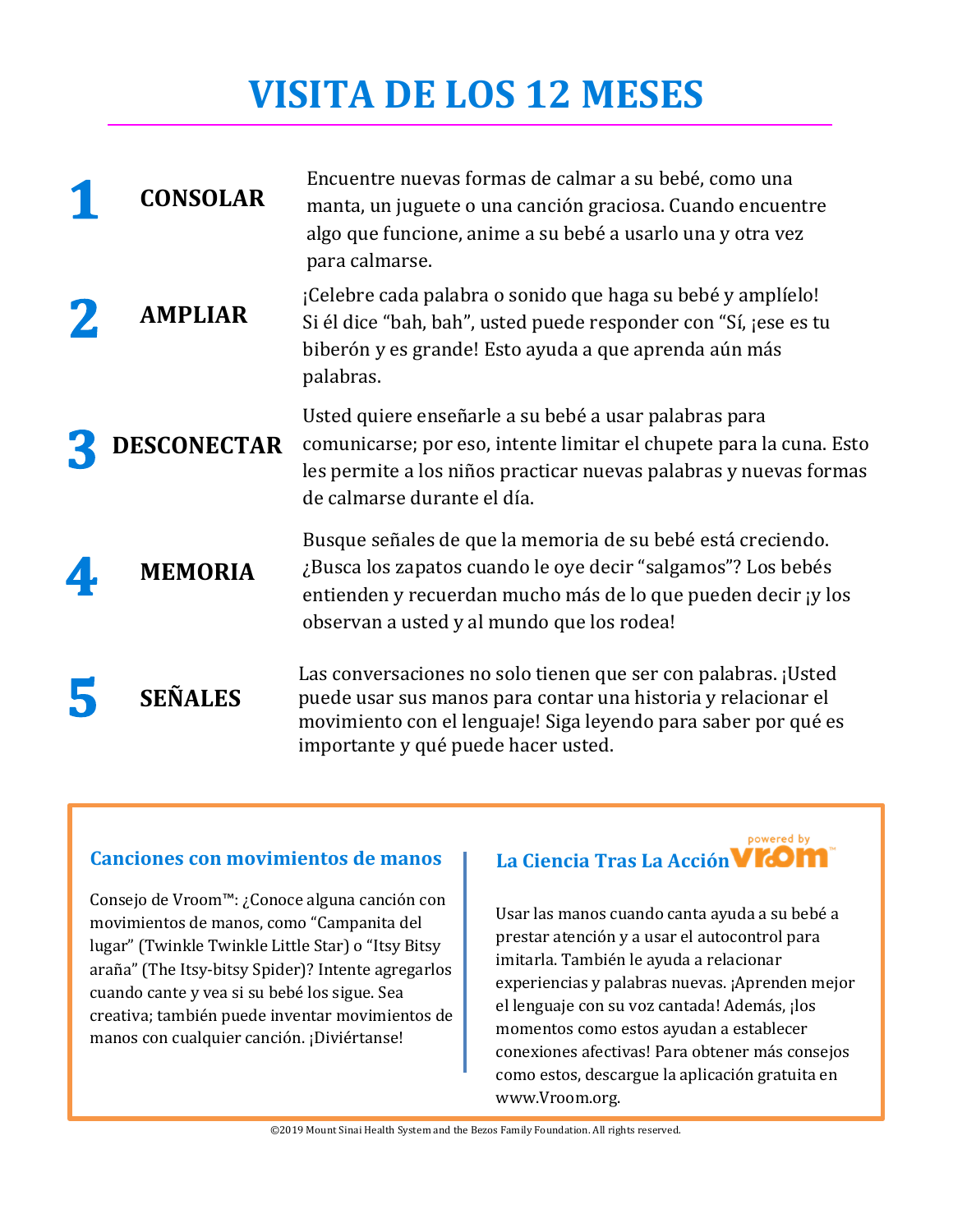### **VISITA DE LOS 15 MESES**

| <b>PERMITIR</b>  | Deje que su pequeño practique cepillarse los dientes solo o<br>cepille los suyos mientras cepilla los de él. Darle a su hijo<br>independencia y "trabajos" puede ayudarlo a sentirse                                                                                                                                                                  |
|------------------|-------------------------------------------------------------------------------------------------------------------------------------------------------------------------------------------------------------------------------------------------------------------------------------------------------------------------------------------------------|
| <b>ENSUCIAR</b>  | importante y con control.<br>Deje que su bebé se ensucie cuando coma. Tirar la comida o<br>jugar con ella es normal a esta edad. Su bebé está explorando<br>el mundo, así que no se moleste demasiado y recuerde que los<br>niños no están tratando de portarse mal.                                                                                  |
| <b>REDIRIGIR</b> | Cuando su hijo esté molesto, intente distraerlo con algo o<br>alguien a su alrededor. Recuerde que es demasiado pequeño<br>para un castigo, pero usted puede distraerlo con un libro, un<br>juguete, una canción, apagando y encendiendo las luces,<br>saliendo a dar un paseo o con un baile gracioso.                                               |
| <b>COMER</b>     | Coman juntos en familia siempre que puedan. Comer juntos<br>les enseña mucho a los niños y es un momento maravilloso<br>para hablar y conectarse como familia.                                                                                                                                                                                        |
| <b>NOMBRAR</b>   | Darle un nombre a todo lo que rodea a su bebé desarrolla<br>habilidades importantes antes de la escuela. Hable sobre los<br>colores y las texturas en su vida cotidiana, como "el cielo es<br>azul" o "esa galleta es dura". ¡También practique juegos<br>poniendo nombres! Siga leyendo para saber por qué es<br>importante y qué puede hacer usted. |

### **Las partes del cuerpo**

Consejo de Vroom™: Tómese un momento para nombrar las diferentes partes del cuerpo de su bebé. ¡Puede comenzar con la cabeza, los ojos, la nariz, las orejas y seguir hacia abajo! Para que sea más divertido, puede besar cada parte mientras la nombra o hacerle cosquillas allí.

### **La Ciencia Tras La Acción**

powered by

Su bebé aprende sobre el mundo a través de usted. Jugar de esta manera le ayuda a sentir el amor a través de su contacto físico y su atención. También aprenden nuevas palabras. Para obtener más consejos como estos, descargue la aplicación gratuita en www.Vroom.org.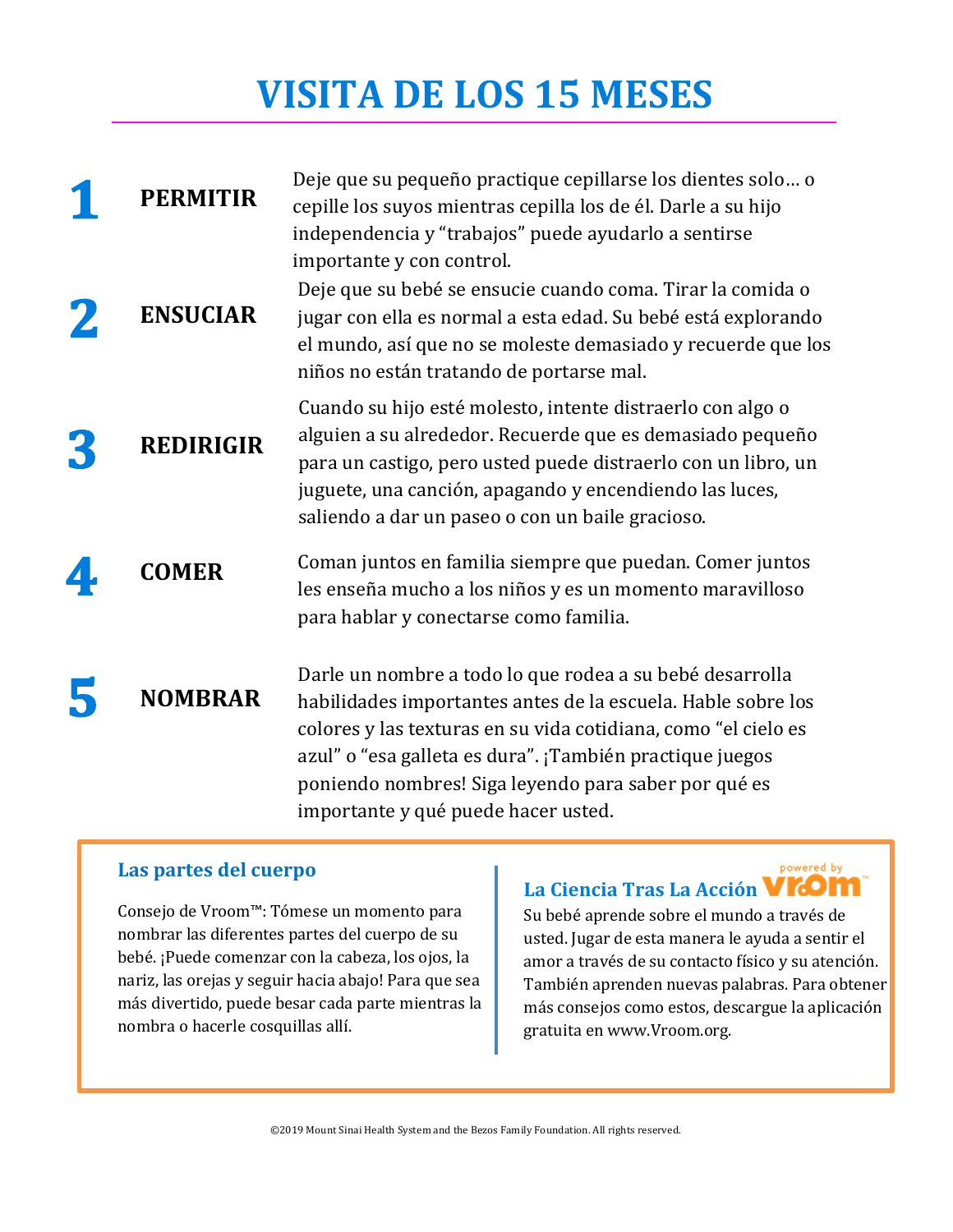### **VISITA DE LOS 18 MESES**

| <b>SEGUIR</b>   | Deje que su hijo sea "el jefe" en el juego. Únase a sus juegos y trate<br>de no decirle con qué jugar o cómo usar algo que está explorando.<br>Los niños aprenden mejor cuando siguen sus propios intereses.                                                                                                                 |
|-----------------|------------------------------------------------------------------------------------------------------------------------------------------------------------------------------------------------------------------------------------------------------------------------------------------------------------------------------|
| <b>DECIR</b>    | Dígale a su hijo lo que DEBE hacer, en lugar de lo que NO DEBE<br>hacer. Decirle "por favor camina" es mejor que decirle "no corras"<br>porque le enseña cómo usted quiere que se comporte. Use<br>instrucciones claras y elogie a su hijo cuando haga lo que usted le<br>pide. Guarde el "no" para cuestiones de seguridad. |
| <b>RUTINAS</b>  | ¡Tener rutinas puede ayudar a evitar los berrinches! Planear cómo<br>será el día y hablarle a su niño sobre esto puede permitirle controlar<br>su comportamiento y prepararse para lo que vendrá después con<br>más facilidad.                                                                                               |
| <b>CONSOLAR</b> | Consuele y distraiga a su hijo cuando esté molesto o tenga un<br>berrinche. Es demasiado pequeño para entender lo que hizo mal y<br>necesita su ayuda para calmarse.                                                                                                                                                         |
| <b>CONTAR</b>   | Cuente las cosas a lo largo del día, como galletas, calcetines, manos o<br>dedos de los pies. La introducción de los números de una manera real<br>es importante para desarrollar las habilidades matemáticas para el<br>jardín de infantes. Siga leyendo para saber por qué es importante y<br>qué puede hacer usted.       |

#### **¿Cuántos dedos?**

Consejo de Vroom™: Tómele la mano a su hijo y cuente los pequeños dedos. Ahora, tome su propia mano y cuente los grandes dedos. Siga con los dedos de los pies, si tiene tiempo, e invente una canción divertida para acompañar el juego o cuente la historia de "El pequeño cerdito" (This Little Pig).

### **La Ciencia Tras La Acción**

powered by

Este juego relaciona números y tamaños con lo que representan, como los dedos y los dedos grandes o pequeños. Esto ayuda a los niños a ver que los números y el tamaño no son solo palabras, sino que representan cosas reales. Es el comienzo del aprendizaje de las matemáticas. Para obtener más consejos como estos, descargue la aplicación gratuita en www.Vroom.org.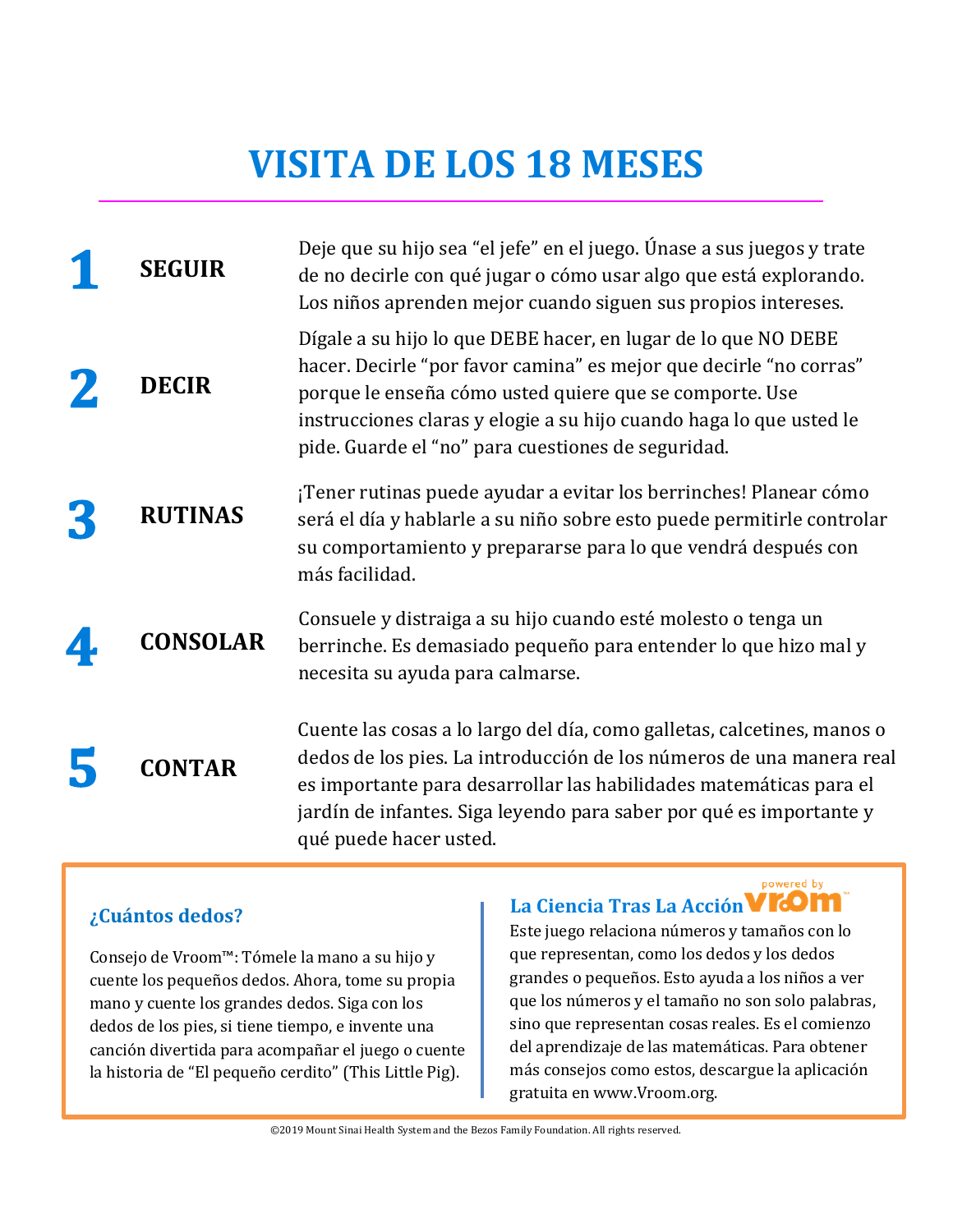# **VISITA DE LOS 2 AÑOS**

| <b>OPCIONES</b> | Dele opciones a su hijo siempre que pueda; por ejemplo, "¿Quieres el<br>plato rojo o el azul?" Limítelo a 2 opciones y asegúrese de que ambas<br>sean posibles. Dejar que su hijo sienta que tiene el control lo ayudará a<br>mejorar su comportamiento y a desarrollar su independencia.                                      |
|-----------------|--------------------------------------------------------------------------------------------------------------------------------------------------------------------------------------------------------------------------------------------------------------------------------------------------------------------------------|
| <b>FINGIR</b>   | Jugar a disfrazarse y fingir es una parte importante de aprender cómo<br>piensan y sienten los demás. Imaginar ser otra persona y hacer su<br>trabajo requiere mucha concentración y energía, y puede desarrollar<br>importantes habilidades sociales para la escuela.                                                         |
| <b>ORINAL</b>   | Conozca las señales que indiquen que su hijo podría estar listo para ir al<br>baño. Estas incluyen tener interés en el orinal, saber la diferencia entre<br>estar mojado y seco, poder seguir instrucciones simples, defecar a la<br>misma hora todos los días y conocer las partes del cuerpo relacionadas<br>con ir al baño. |
| <b>ACEPTAR</b>  | Ignore las manías con la comida y trate de no obligar a su hijo a comer.<br>Evite las peleas por la comida. Hable sobre las opciones de alimentos<br>saludables y elogie a su hijo cuando tome buenas decisiones.                                                                                                              |
| <b>MOVERSE</b>  | Incluya juegos que impliquen movimiento. Esto le ayuda a su hijo a<br>practicar la atención, la concentración y el autocontrol. Siga leyendo<br>para saber por qué es importante y qué puede hacer usted.                                                                                                                      |

#### **Imitación**

Consejo de Vroom™: Los niños de dos años no están listos para seguir un juego con muchas reglas, pero son buenos para imitarla. Pídales que intenten imitarla mientras hace diferentes acciones. ¿Pueden seguirla cuando usted saca la lengua? ¿Cuando cierra los ojos? ¿Cuando se pone las manos en la cabeza? ¿Y cuando se toca los dedos de los pies? ¿Qué más se le ocurre?

### **La Ciencia Tras La Acción**

powered by

Este juego le exige a su hijo que preste mucha atención a sus movimientos y palabras para poder imitarla. También debe usar el autocontrol para moverse de la misma manera que usted. La concentración, la memoria y el autocontrol son habilidades importantes que los niños necesitan para el aprendizaje y la escuela. Para obtener más consejos como estos, descargue la aplicación gratuita en www.Vroom.org.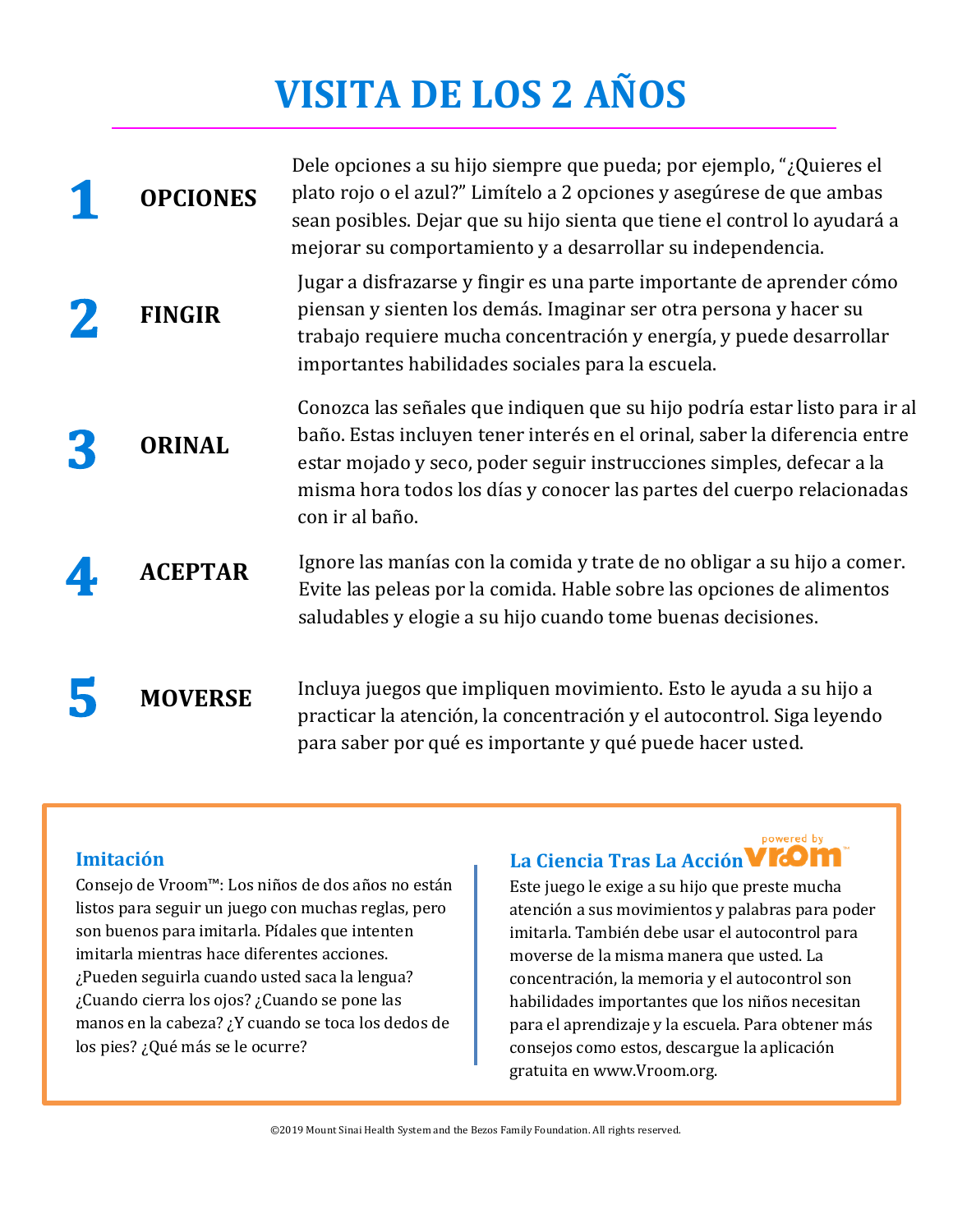# **VISITA DE LOS 2 AÑOS Y MEDIO**

| <b>PROGRAMAR</b>  | Las transiciones, como salir de casa, acostarse o detener un juego, pueden<br>ser difíciles de manejar para los niños. Prepárelos con anticipación<br>haciendo un horario como el que usan en la escuela y hablando sobre lo<br>que viene después. El uso de temporizadores o avisos, como "quedan<br>5 minutos", también puede ayudar.                                    |
|-------------------|----------------------------------------------------------------------------------------------------------------------------------------------------------------------------------------------------------------------------------------------------------------------------------------------------------------------------------------------------------------------------|
| <b>CLASIFICAR</b> | Ponga todo en grupos o categorías. Por ejemplo, comience por hacer que<br>su hijo nombre cosas que son amarillas y, después, que nombre cosas<br>que se muevan. Después, intente hablar sobre cómo las cosas pueden<br>estar en más de una categoría, ¡como un autobús escolar, que es amarillo<br>Y se mueve!                                                             |
| <b>PREGUNTAR</b>  | Hágale preguntas a su hijo a lo largo del día. Asegúrese de darle tiempo<br>para responder. Cuando los niños sienten que usted quiere escuchar lo<br>que dicen, se genera confianza en el niño y éxito en la escuela.                                                                                                                                                      |
| <b>PAUSA</b>      | Use tiempos fuera o pausas cuando su hijo golpee, patee o use algún tipo<br>de agresión física. Los tiempos fuera deben ser de solo 30 segundos, en<br>un lugar tranquilo que no sea para dormir y NO se tratan sobre los<br>castigos. Piense en las pausas como una oportunidad para que usted y su<br>hijo se calmen, respiren profundo y vuelvan a hacer una actividad. |
| <b>JUGAR</b>      | Incluir juegos en los que su niño practique moverse y detenerse puede<br>ayudarlo a prepararse para la escuela. Siga leyendo para saber por qué<br>es importante y qué puede hacer usted.                                                                                                                                                                                  |

#### **Congelar el baile (***Freeze Dance***)**

Consejo de Vroom™: Reproduzca o cante una canción y dígale a su hijo que baile cuando escuche la música. Pídale que deje de moverse cuando la música o la canción se detengan. Trate de que su hijo se quede muy quieto durante, al menos, un par de segundos y, después, reinicie la música o la canción. Juegue a esto una y otra vez para que su hijo practique moverse y detenerse.

#### powered by **La Ciencia Tras La Acción**

Los niños usan el autocontrol y la concentración cuando juegan a este juego. Es importante desarrollar estas habilidades ahora para aprender y tener éxito en la escuela más adelante. Además, divertirse juntos ayuda a construir su relación con su niño pequeño. Para obtener más consejos como estos, descargue la aplicación gratuita en www.Vroom.org.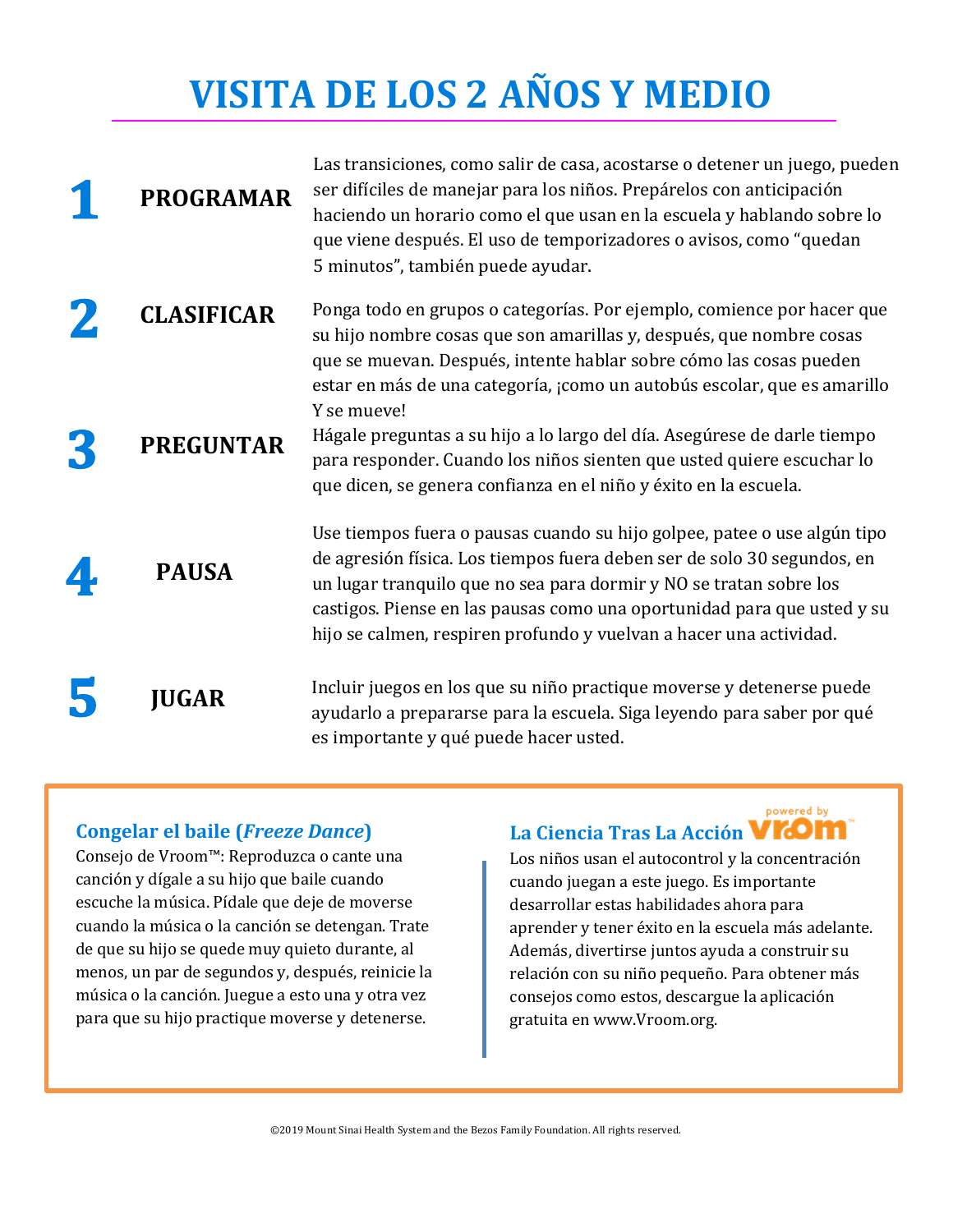# **VISITA DE LOS 3 AÑOS**

| <b>DECIR</b>    | Use un lenguaje claro cuando le pida a su hijo que haga algo. Explicarle<br>por qué y cómo (por ejemplo "no corras a la calle porque los autos no<br>te pueden ver") ayuda a su hijo a entender cómo comportarse a lo<br>largo del día.                                                          |
|-----------------|--------------------------------------------------------------------------------------------------------------------------------------------------------------------------------------------------------------------------------------------------------------------------------------------------|
| <b>IMAGINAR</b> | Ayude a su hijo a usar su imaginación durante los momentos difíciles.<br>Puede pedirle que imagine ser un superhéroe o que se imagine a sí mismo<br>en un lugar favorito o haciendo una actividad especial. Enseñarle a hacer<br>esto le ayudará a manejar los desafíos y calmarse en el futuro. |
| <b>ELOGIAR</b>  | Préstele mucha atención positiva a su hijo cuando se esté portando bien.<br>Los niños quieren su atención y, si obtienen su atención cuando se<br>comportan bien, lo harán cada vez más. Su aprobación es muy<br>importante para ellos y marca una gran diferencia en su desarrollo.             |
| <b>TURNOS</b>   | ¡Tomar turnos es mucho más fácil que compartir! Muéstrele a su hijo<br>cómo tomar turnos y cómo pedir su turno cuando lo desee.                                                                                                                                                                  |
| <b>SENTIR</b>   | Su hijo está aprendiendo que las distintas personas tienen<br>pensamientos y sentimientos diferentes. Pueden jugar a "¿Cuál es el<br>sentimiento?" para practicar. Siga leyendo para saber por qué es<br>importante y qué puede hacer usted.                                                     |

#### **¿Cuál es el sentimiento?**

Consejo de Vroom™: Haga una mueca y pídale a su hijo que adivine lo que está sintiendo usted. ¿Enojado? ¿Triste? ¿Cansado? ¿Emocionado? ¿Asustado? Después, tome turnos y pídale a su hijo que haga una mueca mientras usted adivina lo que está sintiendo él. Diviértanse jugando una y otra vez.

#### **La Ciencia Tras La Acción**

Es importante que su hijo entienda sus sentimientos y los de otras personas. Hablar sobre los sentimientos y las muecas que los acompañan ayuda a desarrollar habilidades sociales y amistades sólidas en el futuro. Para obtener más consejos como estos, descargue la aplicación gratuita en www.Vroom.org.

powered by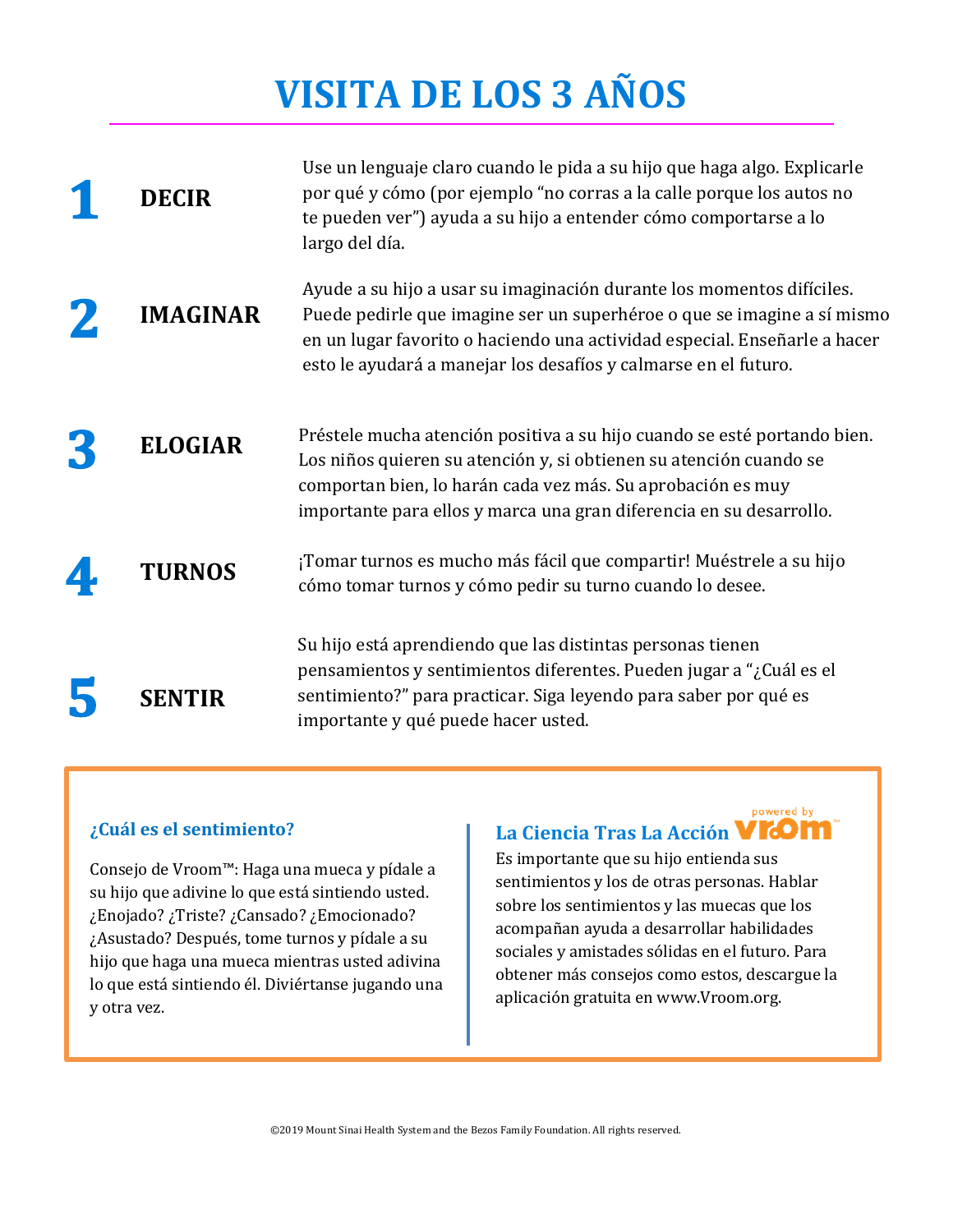# **VISITA DE LOS 4 AÑOS**

Las grandes tareas pueden ser más fáciles si se dividen en partes con

| <b>PASOS</b>      | instrucciones claras sobre qué hacer. Por ejemplo, usted puede decirle "ponte<br>los zapatos" y, después, "ponte la chaqueta" en lugar de decirle "vístete". Esto<br>ayudará a su hijo a aprender a resolver problemas en el futuro.                                                                                                                                     |
|-------------------|--------------------------------------------------------------------------------------------------------------------------------------------------------------------------------------------------------------------------------------------------------------------------------------------------------------------------------------------------------------------------|
| <b>CAMBIO</b>     | Use los errores como una oportunidad para aprender cosas nuevas. Los<br>errores pueden ser molestos, pero evite gritar o enojarse porque los errores<br>son importantes para aprender nuevas soluciones y adquirir nuevas<br>habilidades. Ayude a su hijo a pensar en los errores como un momento para<br>probar una nueva estrategia y no darse por vencido.            |
| <b>PARTICIPAR</b> | Haga que su hijo participe en pensar soluciones para los problemas que<br>enfrentan. Pídale sugerencias sobre cómo manejar una pelea con un<br>hermano, cómo hacer que un amigo se sienta mejor o cómo arreglar un<br>juguete roto. ¡Hacer que los niños participen en la búsqueda de soluciones<br>ayuda a que, en el futuro, puedan resolver mejor cualquier problema! |
| LEER              | Cuando lean juntos, hágale preguntas a su hijo sobre cómo piensan y<br>sienten los personajes del libro. Hable sobre "qué podría suceder a<br>continuación" y pregúntele a su hijo "si fueras tú, ¿qué harías?".<br>Relacionar los libros con experiencias de la vida real ayuda a su hijo a                                                                             |

expandir su mundo y entender a los demás.

¡Mida y compare cosas en todas partes! Use palabras como "más grande", "más pequeño", "más alto", "más ancho", "más" y "menos". Siga leyendo para saber por qué es importante y qué puede hacer usted.

### **Actividad: MiniMath**

**MEDIR**

contar hacia atrás!

¿Sabe qué es un diente de león? Es una flor de color amarillo brillante que se convierte en una bola de pelusa blanca. Puede soplar la "bola" para pedir un deseo, y la pelusa vuela en el aire convertida en pequeñas semillas. ¡De cada una puede crecer un nuevo diente de león!

**MIRAR:** ¿Cuántas flores ves en la imagen? **HACER:** Sopla tu dedo índice 6 veces. ¡Acabas de pedir 6 deseos! **PENSAR:** Si la pelusa de un diente de león tiene 10 semillas y soplas 8 semillas, ¿cuántas quedan? ¡Usa los dedos para

#### **La Ciencia Tras La Acción de la aplicación MiniMath**

Incorporar un poco de matemáticas en su rutina diaria es una excelente manera de ayudar a su niño en edad preescolar a desarrollar habilidades matemáticas tempranas, como contar, clasificar, comparar tamaños e identificar formas. ¡Descargue la aplicación MiniMath gratis y obtenga más consejos como este!



©2019 Mount Sinai Health System and the Bezos Family Foundation. All rights reserved.